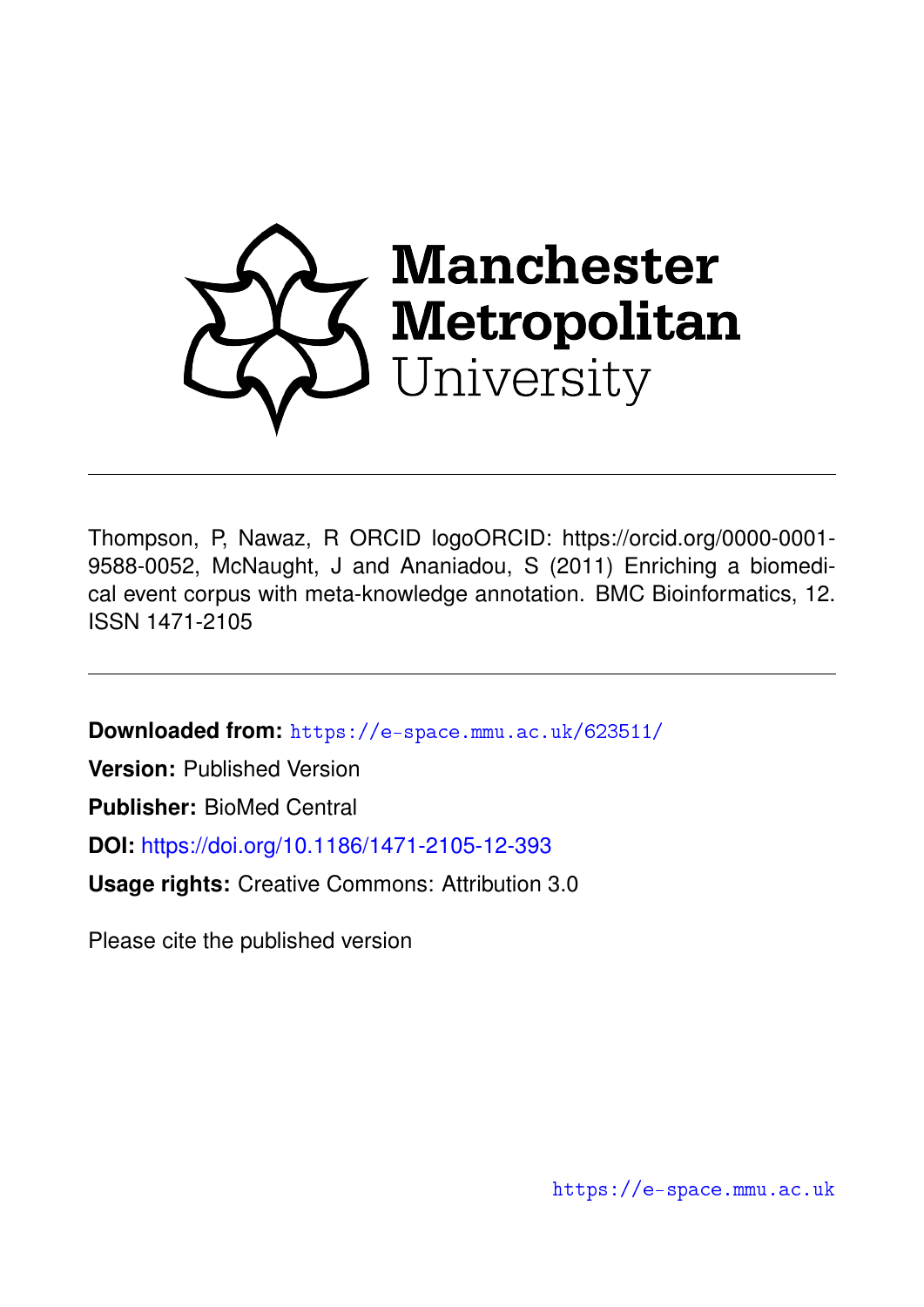# **RESEARCH ARTICLE Example 2018 12:00 Department of the Contract Open Access**



# Enriching a biomedical event corpus with metaknowledge annotation

Paul Thompson<sup>\*†</sup>, Raheel Nawaz<sup>†</sup>, John McNaught and Sophia Ananiadou

# Abstract

**Background:** Biomedical papers contain rich information about entities, facts and events of biological relevance. To discover these automatically, we use text mining techniques, which rely on annotated corpora for training. In order to extract protein-protein interactions, genotype-phenotype/gene-disease associations, etc., we rely on event corpora that are annotated with classified, structured representations of important facts and findings contained within text. These provide an important resource for the training of domain-specific information extraction (IE) systems, to facilitate semantic-based searching of documents. Correct interpretation of these events is not possible without additional information, e.g., does an event describe a fact, a hypothesis, an experimental result or an analysis of results? How confident is the author about the validity of her analyses? These and other types of information, which we collectively term meta-knowledge, can be derived from the context of the event.

Results: We have designed an annotation scheme for meta-knowledge enrichment of biomedical event corpora. The scheme is multi-dimensional, in that each event is annotated for 5 different aspects of meta-knowledge that can be derived from the textual context of the event. Textual clues used to determine the values are also annotated. The scheme is intended to be general enough to allow integration with different types of bio-event annotation, whilst being detailed enough to capture important subtleties in the nature of the meta-knowledge expressed in the text. We report here on both the main features of the annotation scheme, as well as its application to the GENIA event corpus (1000 abstracts with 36,858 events). High levels of inter-annotator agreement have been achieved, falling in the range of 0.84-0.93 Kappa.

**Conclusion:** By augmenting event annotations with meta-knowledge, more sophisticated IE systems can be trained, which allow interpretative information to be specified as part of the search criteria. This can assist in a number of important tasks, e.g., finding new experimental knowledge to facilitate database curation, enabling textual inference to detect entailments and contradictions, etc. To our knowledge, our scheme is unique within the field with regards to the diversity of meta-knowledge aspects annotated for each event.

# Background

Due to the rapid advances in biomedical research, scientific literature is being published at an ever-increasing rate. This makes it highly important to provide researchers with automated, efficient and accurate means of locating the information they require, allowing them to keep abreast of developments within biomedicine [[1-5](#page-17-0)]. Such automated means can be facilitated through text mining, which is receiving increasing interest within the

\* Correspondence: [paul.thompson@manchester.ac.uk](mailto:paul.thompson@manchester.ac.uk)

† Contributed equally

biomedical field [[6,7\]](#page-17-0). Text mining enriches text via the addition of semantic metadata, and thus permits tasks such as analysing molecular pathways [[8](#page-17-0)] and semantic searching [[9](#page-17-0)].

# Event-based text mining

Information extraction (IE) systems facilitate semantic searching by producing classified, structured, templatelike representations of important facts and findings contained within documents, called events. As the features of texts and the types of events to be recognised vary between different subject domains, IE systems must be adapted to deal with specific domains. A well-established method of carrying out this adaptation is through



© 2011 Thompson et al; licensee BioMed Central Ltd. This is an Open Access article distributed under the terms of the Creative Commons Attribution License [\(http://creativecommons.org/licenses/by/2.0](http://creativecommons.org/licenses/by/2.0)), which permits unrestricted use, distribution, and reproduction in any medium, provided the original work is properly cited.

National Centre for Text Mining, Manchester Interdisciplinary Biocentre, School of Computer Science, University of Manchester, 131 Princess Street, Manchester, M1 7DN, UK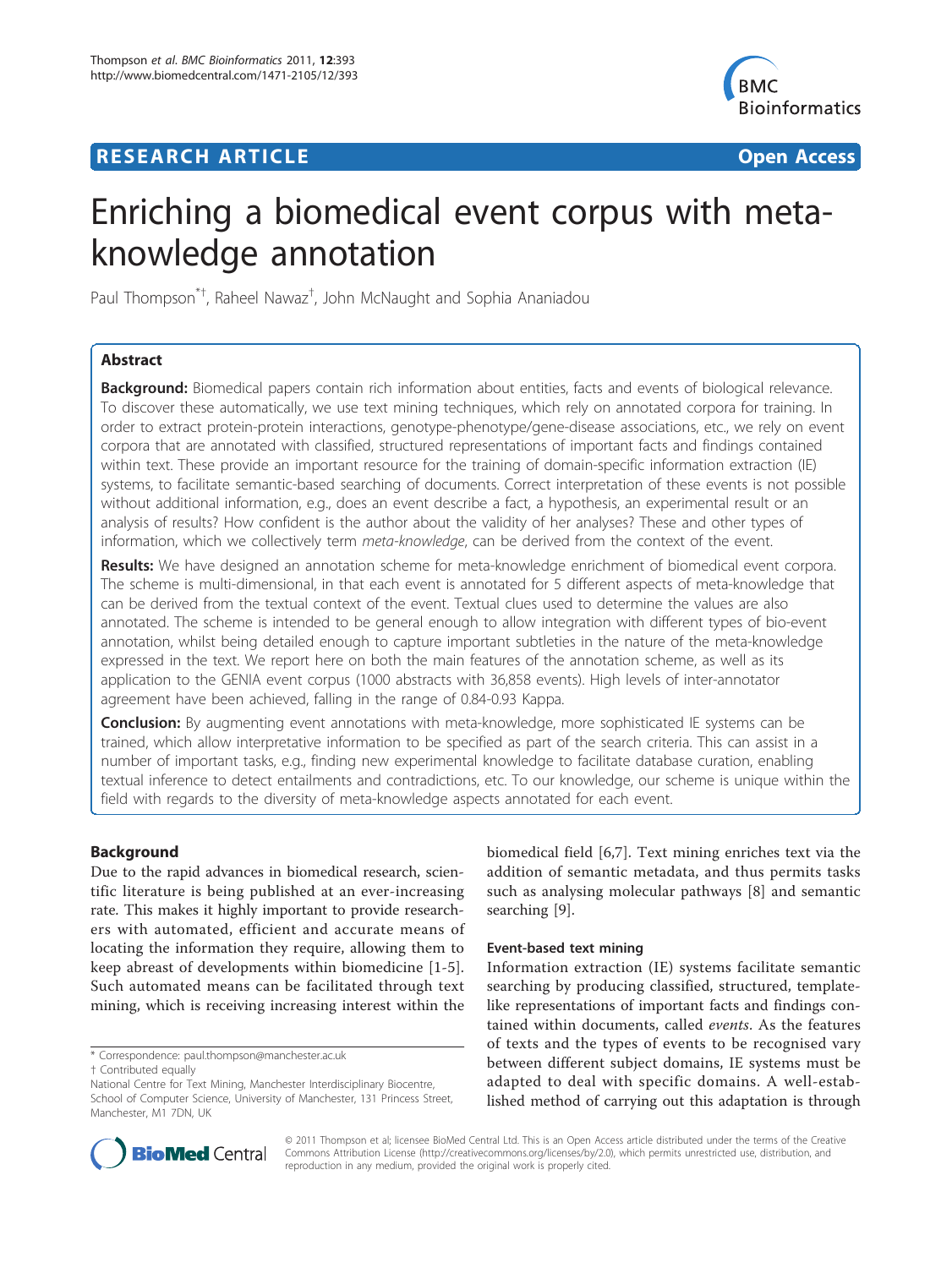training using annotated corpora (e.g., [[10-12](#page-17-0)]). Accordingly, a number of corpora of biomedical texts annotated for events have been produced (e.g., [\[13-15](#page-17-0)]), on which IE systems in the biomedical domain can be trained.

Event annotation in these corpora typically includes the identification of the trigger, type and participants of the event. The event trigger is a word or phrase in the sentence which indicates the occurrence of the event, and around which the other parts of the event are organised. The event type (generally assigned from an ontology) categorises the type of information expressed by the event. The event participants, i.e., entities or other events that contribute towards the description of the event, are also part of the event representation, and are often categorised using semantic role labels such as CAUSE (i.e., the entity or other event that is responsible for the event occurring) and THEME (i.e., the entity or other event that is affected by the event) to indicate their contribution towards the event description. Events that contain further events as participants are often referred to as complex events, while simple events only contain entities as participants. Usually, semantic types (e.g. gene, protein, etc.) are also assigned to the named entities (NEs) participating in the event. Other types of participants are also possible, corresponding, for example, to the location or environmental conditions under which the event took place.

In order to illustrate this typical event representation, consider sentence (1).

(1) The results suggest that the narL gene product activates the nitrate reductase operon.

The typical structured representation of the biomedical event described in this sentence, is as follows:

EVENT-TRIGGER: activates EVENT-TYPE: positive\_regulation THEME: nitrate reductase operon:operon CAUSE: narL gene product: protein

The automatic recognition of such structured events facilitates sophisticated semantic querying of documents, which provides much greater power than conventional search techniques. Rather than simply searching for keywords in documents, users can search for specific types of events in documents, through (partial) completion of a template. This template allows different types of restrictions to be placed on the events that are required to be found [\[9\]](#page-17-0), e.g.,:

• The type of event to be retrieved.

• The types of participants that should be present in the event.

• The values of these participants, which could be specified in terms of either specific values or NE types.

The fact that event and NE types are often hierarchically structured can provide the user with a large amount of flexibility regarding the generality or specificity of their query.

# Event interpretation and the role of meta-knowledge

Despite the increased power and more focussed searching that event-based searching can provide over traditional keyword-based searches, typical event annotations do not capture contextual information from the sentence, which can be vital for the correct interpretation of the event [[16](#page-17-0)]. Let us consider again sentence (1), and in particular the phrase at the beginning of the sentence, i.e., The results suggest that ... This phrase allows us to determine the following about the event that follows:

• It is based on an analysis of experimental results.

• It is stated with a certain amount of speculation (according to the use of the verb suggest, rather than a more definite verb, such as demonstrate).

Altering the words in the context of the event can affect its interpretation in both subtle and significant ways. Consider the examples below:

(2a) It is known that the narL gene product activates the nitrate reductase operon.

(2b) We examined whether the narL gene product activates the nitrate reductase operon.

 $(2c)$  The narL gene product did **not** activate the nitrate reductase operon.

(2d) These results suggest that the narL gene product might be activated by the nitrate reductase operon.

(2e) The narL gene product partially activated the nitrate reductase operon

(2f) Previous studies have shown that the narL gene product activates the nitrate reductase operon.

If only the event type and participants are considered, then the events in sentences (2a-f) are identical to the event in sentence (1). However, the examples clearly illustrate that it is important to consider the context in which the event occurs, since a wide range of different types of information may be expressed that relate directly to the interpretation of the event.

In sentence (2a), the word known tells us that the event is a generally accepted fact, while in (2b), the interpretation is completely different. The word examined shows that the event is under investigation, and hence the truth value of the event is unknown. The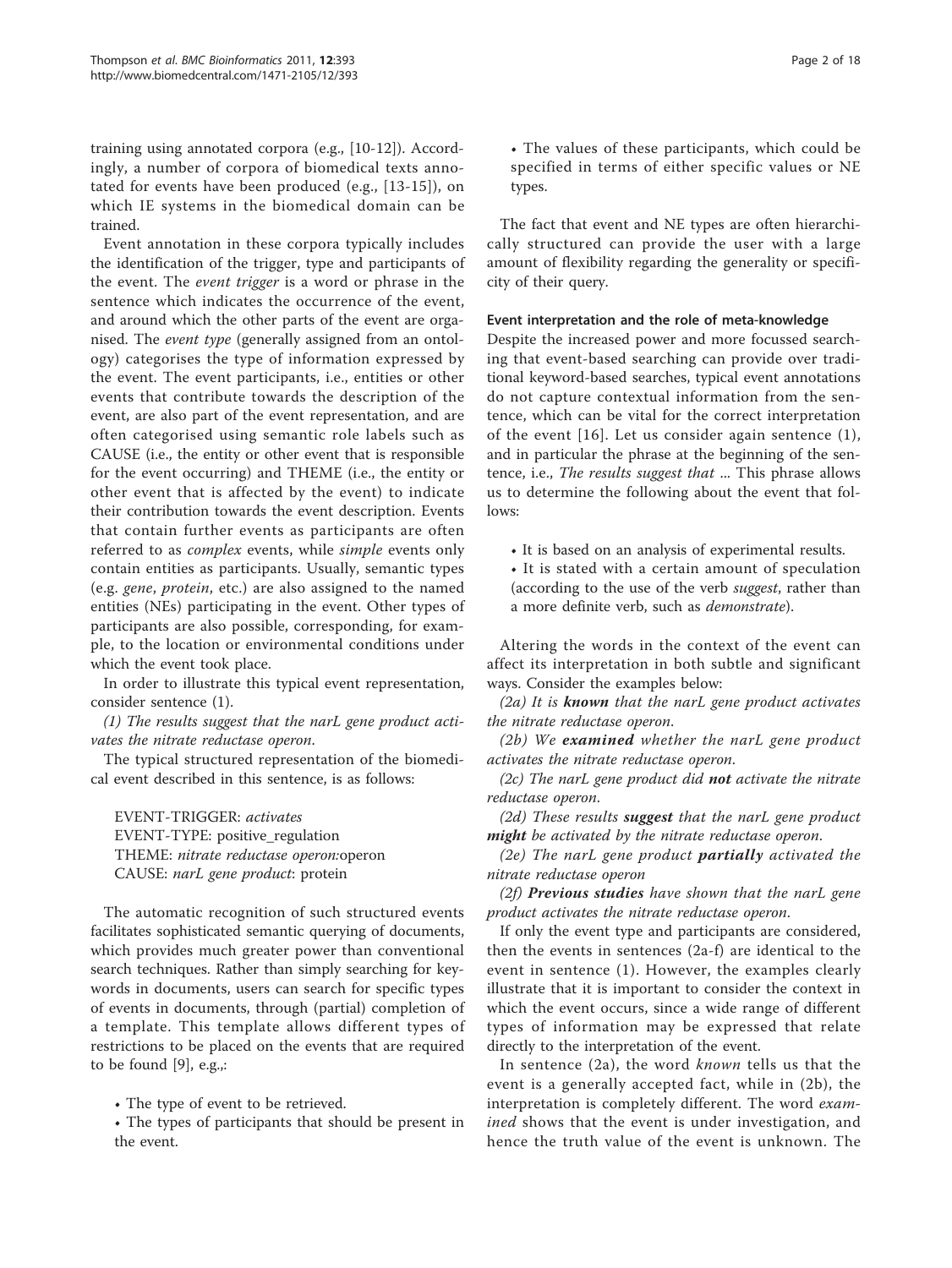presence of the word not in sentence (2c) shows that the event is negated, i.e. it did not happen. In sentence (2d), the presence of the word *might* (in addition to *suggest*) adds further speculation regarding the truth of the event. The word partially in (2e) does not challenge the truth of the event, but rather conveys the information that the strength or intensity of the event is less than may be expected by default. Finally, the phrase *previous* studies in (2f) shows that the event is based on information available in previously published papers, rather than relating to new information from the current study.

We use the term *meta-knowledge* to collectively refer to the different types of interpretative information available in the above sentences. There are several tasks in which biologists have to search and review the literature that could benefit from the automatic recognition of meta-knowledge about events. These tasks include building and updating models of biological processes, such as pathways [[17\]](#page-17-0) and curation of biological databases [[18,](#page-17-0)[19\]](#page-18-0). Central to both of these tasks is the identification of new knowledge that can enhance these resources, e.g., to build upon an existing, but incomplete model of a biological process [[20\]](#page-18-0), or to ensure that a database is kept up to date. New knowledge should correspond to experimental findings or conclusions that relate to the current study, which are stated with a high degree of confidence, rather than, e.g., more tentative hypotheses. In the case of an analytical conclusion, it may be important to find appropriate evidence that supports this claim [\[16\]](#page-17-0) before allowing it to be added to the database.

Other users may be interested in checking for inconsistencies or contradictions in the literature. The identification of meta-knowledge could also help to flag such information. Consider, for example, the case where an event with the same ontological type and identical participants is stated as being true in one article and false in another. If the textual context of both events shows them to have been stated as facts, then this could constitute a serious contradiction. If, however, one of the events is marked as being a hypothesis, then the consequences are not so serious, since the hypothesis may have been later disproved. The automatic identification of meta-knowledge about events can clearly be an asset in such scenarios, and can prevent users from spending time manually examining the textual context of each and every event that has been extracted from a large document collection in order to determine the intended interpretation.

In response to the issues outlined above, we have developed a new annotation scheme that is specifically tailored to enriching biomedical event corpora with meta-knowledge, in order to facilitate the training of

more useful systems in the context of various IE tasks performed on biomedical literature. As illustrated by the example sentences above, a number of different types of meta-knowledge may be encoded in the context of an event, e.g., general information type (fact, experimental result, analysis of results), level of confidence/certainty towards the event, polarity of the event (positive or negative), etc. In order to account for this, our annotation scheme is multi-dimensional, with each dimension encoding a different type of information. Each of the 5 dimensions has a fixed set of possible values. For each event, the annotation task consists of determining the most appropriate value for each dimension. Textual clue expressions that are used to determine the values are also annotated, when they are present.

Following an initial annotation experiment by two of the authors to evaluate the feasibility of the scheme [[21\]](#page-18-0), we applied our scheme to the complete GENIA event corpus [[14](#page-17-0)]. This consists of 1000 MEDLINE abstracts, containing a total of 36,858 events. The annotation was carried out by two annotators, who were trained in the application of the scheme, and provided with a comprehensive set of annotation guidelines. The consistency and quality of the annotations produced were ensured though double annotation of a portion of the corpus.

To our knowledge, the enriched corpus represents a unique effort within the domain, in terms of the amount of meta-knowledge information annotated at such a fine-grained level of granularity (i.e., events). As the GENIA event corpus is currently the largest biomedical corpus annotated with events, the enrichment of this entire corpus with meta-knowledge annotation constitutes a valuable resource for training IE systems to recognise not only the core information about events and their participants, but also additional information to aid in their correct interpretation and provide enhanced search facilities. The corpus and annotation guidelines may be downloaded for academic purposes from [http://](http://www.nactem.ac.uk/meta-knowledge/) [www.nactem.ac.uk/meta-knowledge/](http://www.nactem.ac.uk/meta-knowledge/).

#### Related work

Although our approach to annotating multi-dimensional meta-knowledge information at the level of events is novel, the more general study of how knowledge in biomedical texts can be classified to aid in its interpretation is a well-established research topic. Two main threads of research can be identified, i.e.:

1) Construction of classified inventories of lexical markers (i.e., words or phrases) which can accompany statements to indicate their intended interpretation.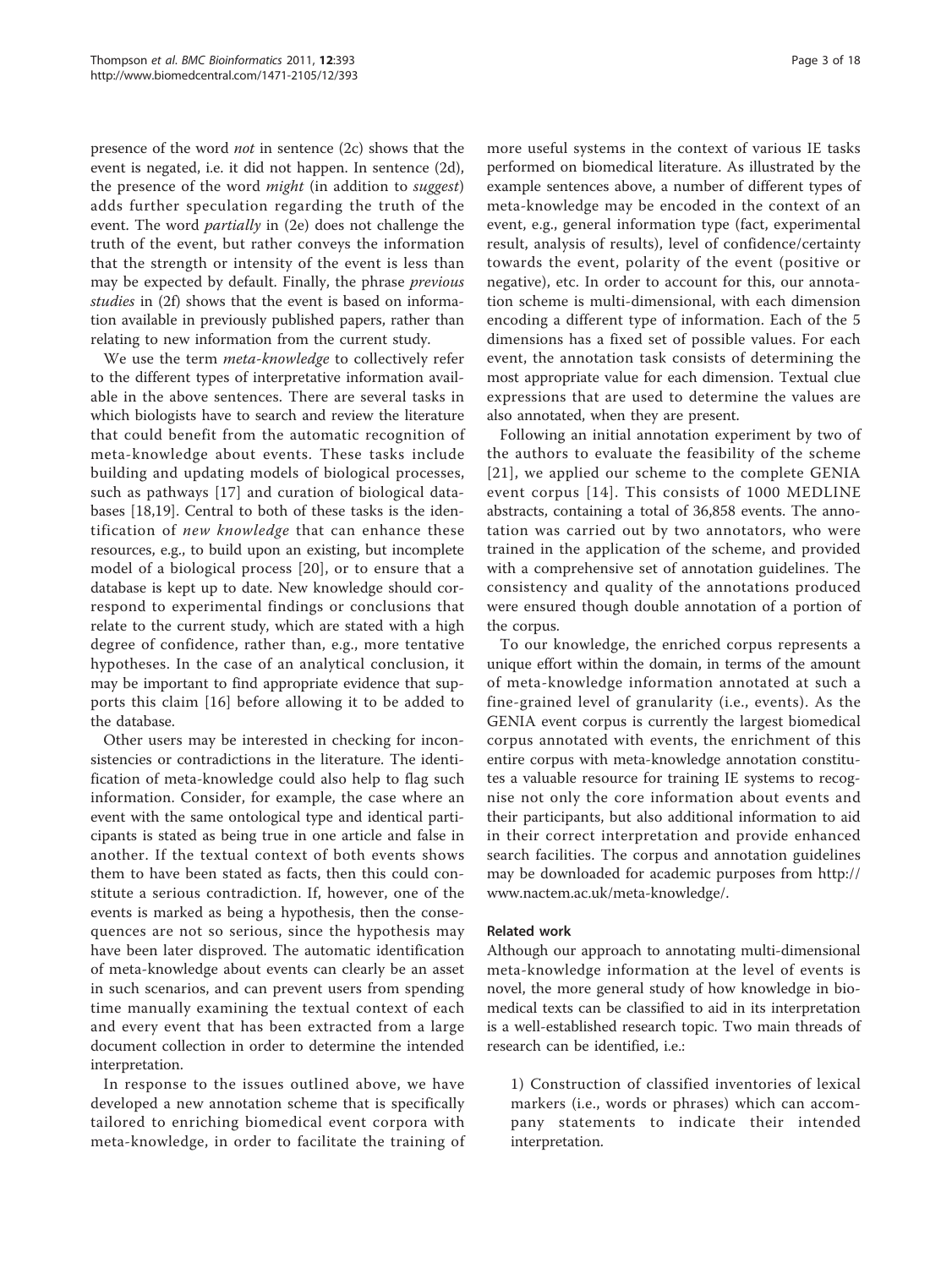2) Production of corpora annotated with various different types of meta-knowledge at differing levels of granularity.

### Lexical markers of meta-knowledge

The presence of specific cue words and phrases has been shown to be an important factor in classifying biomedical sentences automatically according to whether or not they express speculation [[22,23\]](#page-18-0). Corpus-based studies of hedging (i.e., speculative statements) in biological texts [\[24,25\]](#page-18-0) reinforce the above experimental findings, in that 85% of hedges were found to be conveyed lexically, i.e., through the use of particular words and phrases, rather than through more complex means, e.g., by using conditional clauses. The lexical means of hedging in biological texts have also been found to be quite different to academic writing in general, with modal auxiliaries (e.g., *may, could, would,* etc.) playing a more minor role, and other verbs, adjectives and adverbs playing a more significant role [[24\]](#page-18-0). It has additionally been shown that, in addition to speculation, specific lexical markers can denote other types of information pertinent to meta-knowledge identification, e.g., markers of certainty [[26\]](#page-18-0), as well as deductions or sensory (i.e. visual) evidence [\[24\]](#page-18-0).

Based on the above, we can determine that lexical markers play an important role in distinguishing several different types of meta-knowledge, and also that there is a potentially wide range of different markers that can be used. For example, [[27\]](#page-18-0) identified 190 hedging cues that are used in biomedical research articles. Our own previous work [\[28\]](#page-18-0) on identifying and categorising lexical markers of meta-knowledge demonstrated that such markers are to some extent domain-dependent. In contrast to other studies, we took a multi-dimensional approach to the categorisation, acknowledging that different types of meta-knowledge may be expressed through different words in the same sentence. As an example, consider sentence (3).

(3) The DNA-binding properties of mutations at positions 849 and 668 may indicate that the catalytic role of these side chains is associated with their interaction with the DNA substrate.

Firstly, the word indicate denotes that the statement following that is to be interpreted as an analysis based on the evidence given at the beginning of the sentence (rather than, e.g., a well-known fact or a direct experimental observation). Secondly, the word *may* conveys the fact that the author only has a medium level of confidence regarding this analysis.

Although such examples serve to demonstrate that a multi-dimensional approach recognising meta-knowledge information is necessary to correctly capture potential nuances of interpretation, it is important to note that taking a purely lexical approach to recognising meta-knowledge is not sufficient (i.e., simply looking for words from lists of cues that co-occur in the same sentences as events of interest). The reasons for this include:

a) The presence of a particular marker does not guarantee that the "expected" interpretation can be assumed [[29\]](#page-18-0). Some markers may have senses that vary according to their context. As noted in [[30](#page-18-0)], "Every instance should ... be studied in its sentential co-text" (p.125).

b) Although lexical markers are an important part of meta-knowledge recognition, there are other ways in which meta-knowledge can be expressed. This has been demonstrated in a study involving the annotation of rhetorical zones in biology papers (e.g., background, method, result, implication, etc.) [[31\]](#page-18-0), based on a scheme originally proposed in [[32\]](#page-18-0). An analysis of features used to determine different types of zone in the annotated papers revealed that, in addition to explicit lexical markers, features such as the main verb in the clause, tense, section, position in the sentence within the paragraph and presence of citations in the sentence can also be important.

Thus, rather than assigning meta-knowledge based only on categorised lists of clue words and expressions, there is a need to produce corpora annotated with meta-knowledge, on which enhanced IE systems can be trained. By annotating meta-knowledge information for each relevant instance (e.g., an event), regardless of the presence of particular lexical markers, systems can be trained to recognise other types of features that can help to assign meta-knowledge values. However, given that the importance of lexical markers in the recognition of meta-knowledge has been clearly illustrated, explicit annotation of such markers should be carried out as part of the annotation process, whenever they are present.

#### Existing corpora with meta-knowledge annotations

There are several existing corpora with some degree of meta-knowledge annotation. These corpora vary in both the richness of the annotation added, and the type/size of the units at which the meta-knowledge annotation has been performed. Taking the unit of annotation into account, we can distinguish between annotations that apply to continuous text spans, and annotations that have been performed at the event level.

Annotations applied to continuous text spans most often cover only a single aspect of meta-knowledge, and are most often carried out at the level of the sentence. The most common types of meta-knowledge annotated correspond to either speculation/certainty level, e.g., [[22,23\]](#page-18-0), or general information content/rhetorical intent, e.g., background, methods, results, insights, etc. This latter type of annotation has been attempted both on abstracts [\[33](#page-18-0),[34\]](#page-18-0) and full papers [[31,32](#page-18-0),[35\]](#page-18-0), using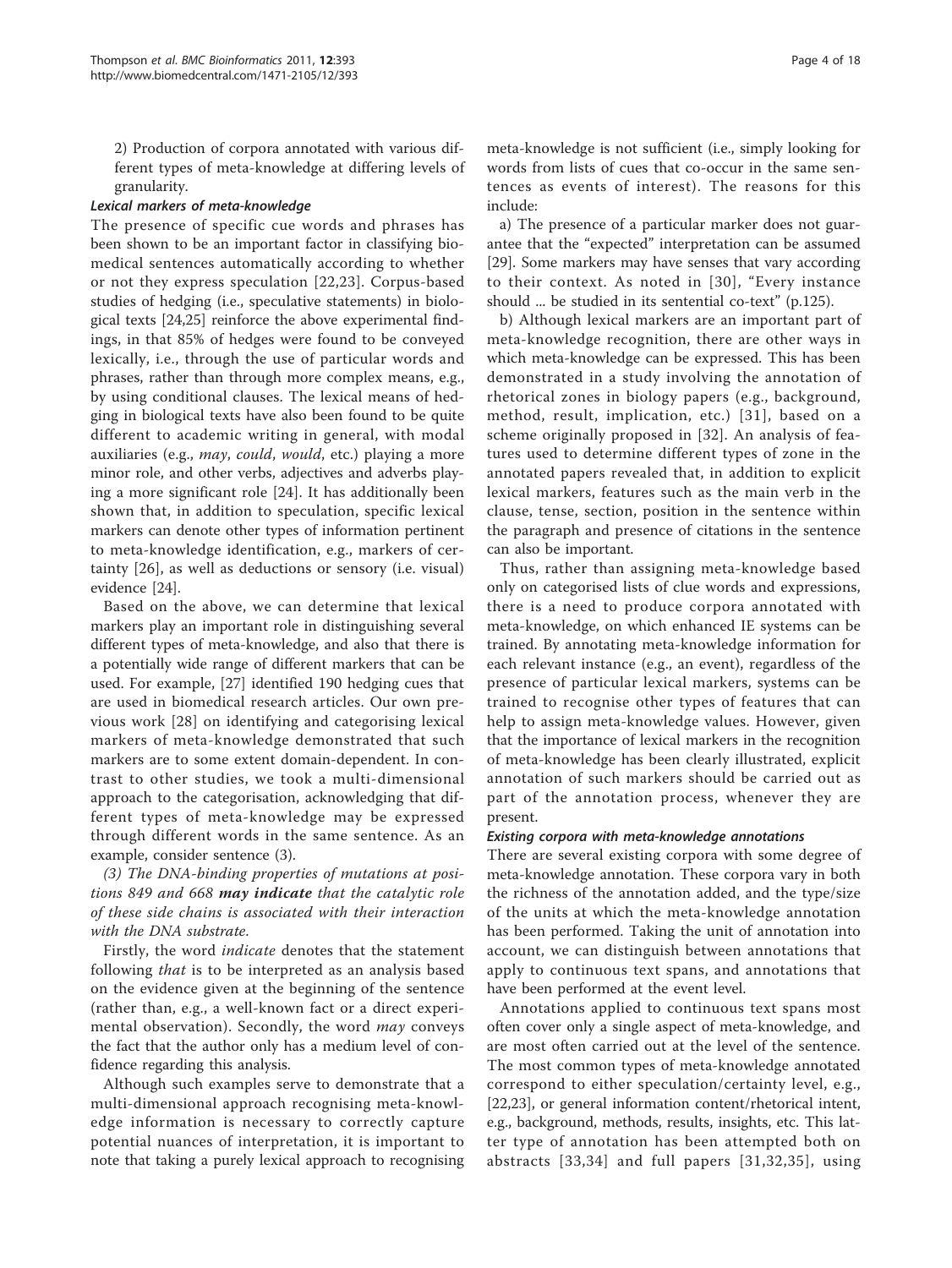schemes of varying complexity, ranging from 4 categories for abstracts, up to 14 categories for one of the full paper schemes. Accurate automatic categorisation of sentences in abstracts has been shown to be highly feasible [[36\]](#page-18-0), and this functionality has been integrated into the MEDIE intelligent search system [\[37](#page-18-0)].

A few annotation schemes consider more than one aspect of meta-knowledge. For example, the ART corpus and its CoreSC annotation scheme [[38,39\]](#page-18-0) augment general information content categories with additional attributes, such as New and Old, to denote current or previous work. The corpus described in [\[40](#page-18-0)] annotates both speculation and negation, together with their scopes. Uniquely amongst the corpora mentioned above, [[40\]](#page-18-0) also annotates the clue expressions (i.e. the negative and speculative keywords) on which the annotations are based.

Although sentences or larger zones of text [\[32](#page-18-0)] constitute straightforward and easily identifiable units of text on which to perform annotation, a problem is that a single sentence may express several different pieces of information, as illustrated by sentence (4).

(4) Inhibition of the MAP kinase cascade with PD98059, a specific inhibitor of MAPK kinase 1, may prevent the rapid expression of the alpha2 integrin subunit.

This sentence contains at least 3 distinct pieces of information:

• Description of an experimental method: Inhibition of the MAP kinase cascade with PD98059.

• A general fact: PD98059 is a specific inhibitor of MAPK kinase 1.

• A speculative analysis: Inhibition of the MAP kinase may prevent the expression of the alpha2 integrin subunit

The main verb in the sentence (i.e., prevent) describes the speculative analysis. In a sentence-based annotation scheme, this is likely to be the only information that is encoded. However, this means that other potentially important information in the sentence is disregarded. Some annotation schemes have attempted to overcome such problems by annotating meta-knowledge below the sentence level, i.e., clauses [\[41](#page-18-0),[42\]](#page-18-0) or segments [[43\]](#page-18-0). In the case of the latter scheme, a new segment is created whenever there is a change in the meta-knowledge being expressed. The scheme proposed for segments is more complex than the sentence-based schemes, in that it covers multiple types of meta-knowledge, i.e., focus (content type), polarity, certainty, type of evidence and direction/trend (either increase or decrease in quantity/ quality). It has, however, been shown that training a system to automatically annotate along these different dimensions is highly feasible [[44\]](#page-18-0).

At the level of biomedical events, annotation of metaknowledge is generally very basic, and is normally limited to negation, e.g., [[15](#page-17-0)]. Negation is also the only attribute annotated in the corpus described in [[45](#page-18-0)], even though a more complex scheme involving certainty, manner and direction was also initially proposed. To our knowledge, only the GENIA event corpus [[14\]](#page-17-0) goes beyond negation annotation, in that different levels of certainty (i.e. probable and doubtful) are also annotated.

Despite this current paucity of meta-knowledge annotation for events, our earlier examples have demonstrated that further information can usefully be specified at this level, including at least the general information content of the event, e.g. fact, experimental observation, analysis, etc. A possibility would be to "inherit" this information from a system trained to assign such information at the text span level (e.g. sentences or fragments), although this would not provide an optimal solution. The problem lies in the fact that text spans constitute continuous stretches of text, but events do not. The different constituents of an event annotation (i. e., trigger and participants) can be drawn from multiple, discontinuous parts of a sentence. There are almost always multiple events within a sentence, and the different participants of a particular event may be drawn from multiple sentence fragments. This means that mapping between text span meta-knowledge and eventlevel meta-knowledge cannot be carried out in a straightforward manner. Thus, for the purposes of training more sophisticated event-based information search systems, annotation of meta-knowledge directly at the event level can provide more precise and accurate information that relates directly to the event.

Based on the above findings, we embarked upon the design of an event-based meta-knowledge annotation scheme specifically tailored for biomedical events. In the remainder of this paper, we firstly cover the key aspects of this annotation scheme, followed by a description of the recruitment and training of annotators. We follow this by providing detailed statistics, results and evaluation of the application of the scheme to the GENIA event corpus. Finally, we present some conclusions and directions for further research.

#### Methods

In this section, we begin by providing a general overview of our annotation scheme, followed by a more detailed description of each annotation dimension. Following a brief overview of the software used to perform the annotation, we describe how we conducted an annotation experiment to test the feasibility and soundness of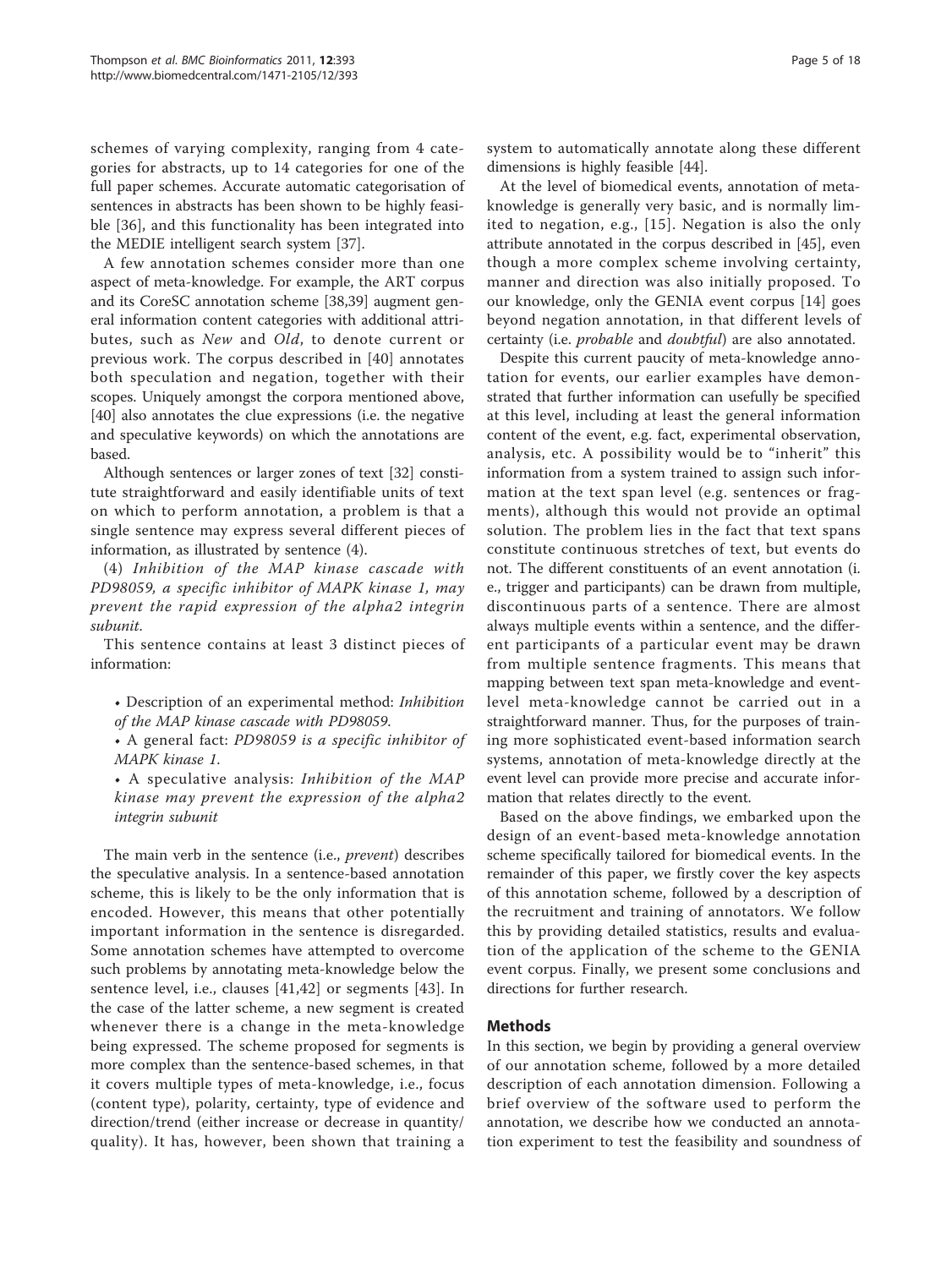our scheme, prior to beginning full-scale annotation. The section concludes with a brief explanation of the recruitment and training of our annotators.

#### Meta-knowledge annotation scheme for events

The aim of our meta-knowledge scheme is to capture as much useful information as possible that is specified about individual events in their textual context, in order to support users of event-based search systems in a number of tasks, including the discovery of new knowledge and the detection of contradictions. In order to achieve this aim, our annotation scheme identifies 5 different dimensions of information for each event, taking inspiration from previous multi-dimensional schemes (e. g. [[39,43](#page-18-0),[45](#page-18-0)]). In addition to allowing several distinct types of information to be encoded about events, a multi-dimensional scheme is advantageous, in that the interplay between the different dimension values can be used to derive further useful information (hyper-dimensions) regarding the interpretation of the event.

Each dimension of the meta-knowledge scheme consists of a set of complete and mutually-exclusive categories, i.e., any given bio-event belongs to exactly one category in each dimension. The set of possible values for each dimension was determined through a detailed study of over 100 event-annotated biomedical abstracts. In order to minimise the annotation burden, the number of possible categories within each dimension has been kept as small as possible, whilst still respecting important distinctions in meta-knowledge that have been observed during our corpus study. Due to the demonstrated importance of lexical clues in the identification of certain meta-knowledge categories, the annotation task involves identifying such clues, when they are present.

Figure 1 provides an overview of the annotation scheme. Below, we provide a brief description of each annotation dimension. Further details and examples are provided in the comprehensive (66-page) annotation guidelines, which are available at: [http://www.nactem.ac.](http://www.nactem.ac.uk/meta-knowledge/Annotation_Guidelines.pdf) [uk/meta-knowledge/Annotation\\_Guidelines.pdf](http://www.nactem.ac.uk/meta-knowledge/Annotation_Guidelines.pdf)

#### Knowledge Type (KT)

This dimension is responsible for capturing the general information content of the event. The type of information encoded is at a slightly different level to some of the comparable sentence-based schemes, which have categories relating to structure or "zones" within a document, e.g. *background* or *conclusion*. Rather, our KT dimension attempts to identify a small number of more general information types that can be used to characterise events, regardless of the zone in which they occur. As such, our scheme can be seen as complementary to structure or zone-based schemes, providing a finergrained analysis of the different types of information



that can occur within a particular zone. The KT features we have defined are as follows:

• Investigation: Enquiries or investigations, which have either already been conducted or are planned for the future, typically accompanied by lexical clues like examined, investigated and studied, etc.

• Observation: Direct observations, sometimes represented by lexical clues like *found*, *observed* and *report*, etc. Event triggers in the past tense typically also describe observations.

• Analysis: Inferences, interpretations, speculations or other types of cognitive analysis, always accompanied by lexical clues, typical examples of which include *suggest*, indicate, therefore and conclude, etc.

• Method: Events that describe experimental methods. Denoted by trigger words that describe experimental methods, e.g., stimulate, addition.

• Fact: Events that describe general facts and wellestablished knowledge, typically denoted by present tense event triggers that describe biological processes, and sometimes accompanied by the lexical clue known.

• Other: The default category, assigned to events that either do not fit into one of the above categories, do not express complete information, or whose KT is unclear or is assignable from the context. These are mostly *non*propositional events, i.e., events which cannot be ascribed a truth value due to lack of available (contextual) information.

#### Certainty Level (CL)

This dimension aims to identify the level of certainty associated with occurrence of the event, as ascribed by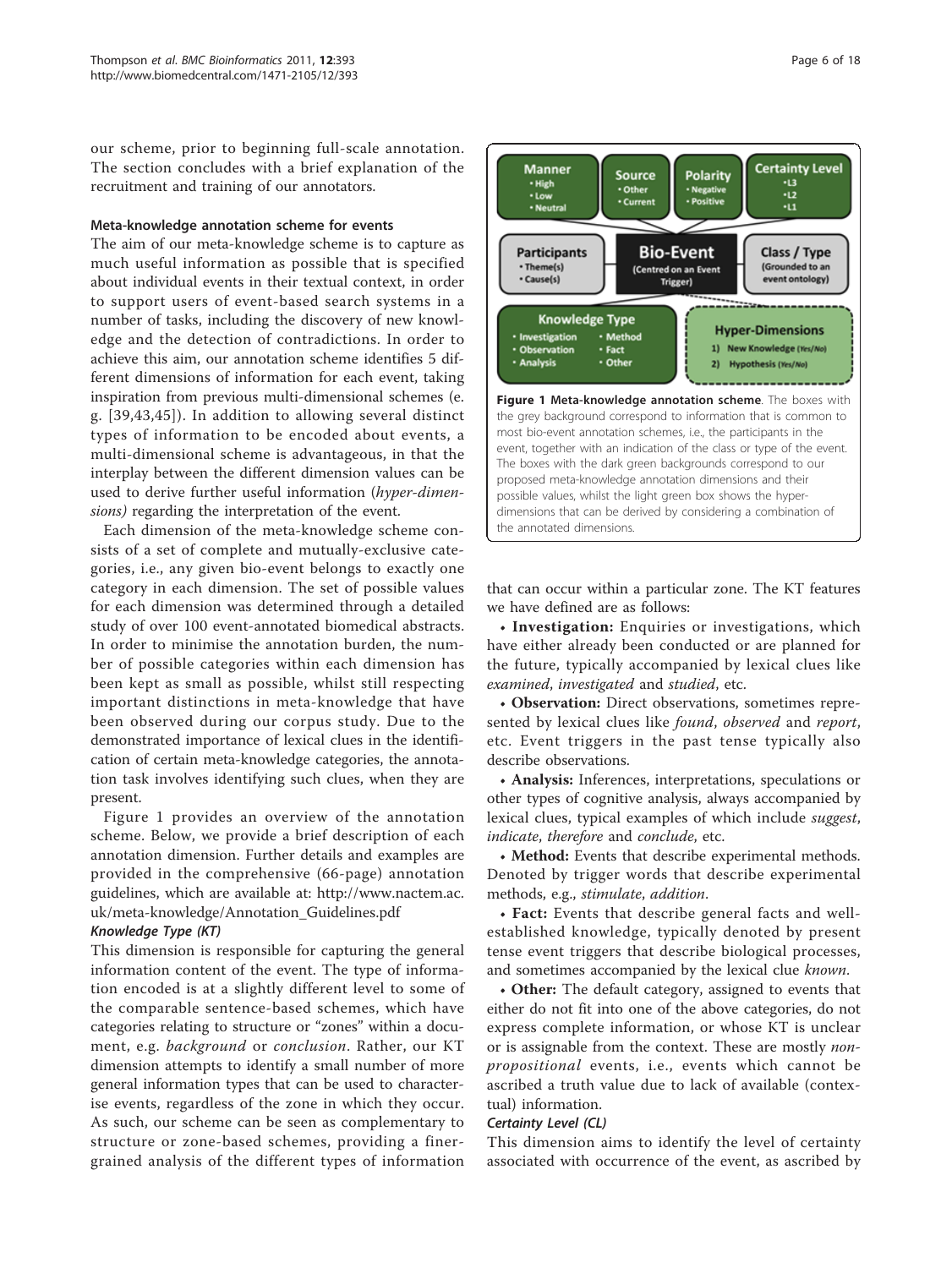the authors. It comes into play whenever there is explicit indication that there is less than complete confidence that the specified event will occur. This could be because:

• There is uncertainty regarding the general truth value ascribed to the event.

• It is perceived that the event may not take place all of the time.

Different degrees of uncertainty and frequency can be considered as points on a continuous scale, and there is an ongoing discussion regarding whether it is possible to partition the epistemic scale into discrete categories [[42\]](#page-18-0). However, the use of a number of distinct categories is undoubtedly easier for annotation purposes and has been proposed in a number of previous schemes. Although recent work has suggested the use of four or more categories [\[28,42,44](#page-18-0)], our initial analysis of bio-event corpora showed that only three levels of certainty seem readily distinguishable for bio-events. This is in line with [[46](#page-18-0)], whose analysis of general English showed that there are at least three articulated points on the epistemic scale.

Like the scheme described in [[43](#page-18-0)], we have chosen to use numerical values for the CL dimension, in order to reduce potential annotator confusions or biases that may be introduced through the use of labels corresponding to particular lexical markers of each category, such as probable or possible. Such labels could in any case be misleading, given that frequency can also come into play in assigning the correct category. Our chosen values of the CL dimension are defined as follows:

• L3: The default category. No explicit expression that either:

(a) There is uncertainty or speculation towards the event.

- (b) The event does not occur all of the time.
- L2: Explicit indication of either:

(a) High (but not complete) confidence or slight speculation towards the event. Typical lexical clues include likely, probably, suggest and indicate.

(b) The event occurs frequently, but not all of the time. Typical lexical clues include normally, often, frequently.

• **L1**: Explicit indication of either:

(a) Low confidence or considerable speculation towards the event. Typical lexical clues include may, might and perhaps.

(b) The event occurs infrequently or only some of the time. Typical lexical markers may include sometimes, rarely, scarcely, etc.

### Polarity

This dimension has been designed to capture the truth value of the assertion encapsulated by the event. We define a negated event as one that describes the absence or non-existence of an entity or a process. That is to say, the event may describe that a process does not or did not happen, or that an entity is absent or does not exist. The recognition of such information is vital, as the interpretation of a negated event instance is completely opposite to the interpretation of a non-negated (positive) instance of the same event. Our scheme permits the following two values for this dimension:

• Positive: No explicit negation of the event (default)

• Negative: The event has been negated according to the description above. The negation may be indicated through lexical clues such as no, not, fail, lack, etc. Manner

This dimension identifies the rate, level, strength or intensity of the event (in biological terms). Such information has previously been shown to be relevant for biologists. The event annotation scheme for the GREC corpus [[13](#page-17-0)], which was designed in consultation with biologists, identified expressions of manner as one of the semantic roles associated with event. The proposal for the annotation of protein-protein interactions suggested in [\[45\]](#page-18-0) also lists manner as a potentially useful attribute to annotate. Inspired by these works, we build upon the types of manner annotation available in the GREC corpus by adopting a three-way categorisation of manner, as shown below:

• High: Explicit indication that the event occurs at a high rate, level, strength or intensity. Clue expressions are typically adjectives or adverbs such as high, strongly, rapidly, potent, etc.

• Low: Explicit indication that the event occurs at a low rate, level, strength or intensity. Clue expressions are typically adjectives and adverbs such as slightly, partially, small, etc.

• Neutral: The default category. Assigned when there is no explicit indication of either high or low manner, but also in the rare cases when neutral manner is explicitly indicated, using clue words such as normal or medium, etc.

### Source

This dimension denotes the source or origin of the knowledge being expressed by the event. Specifically, we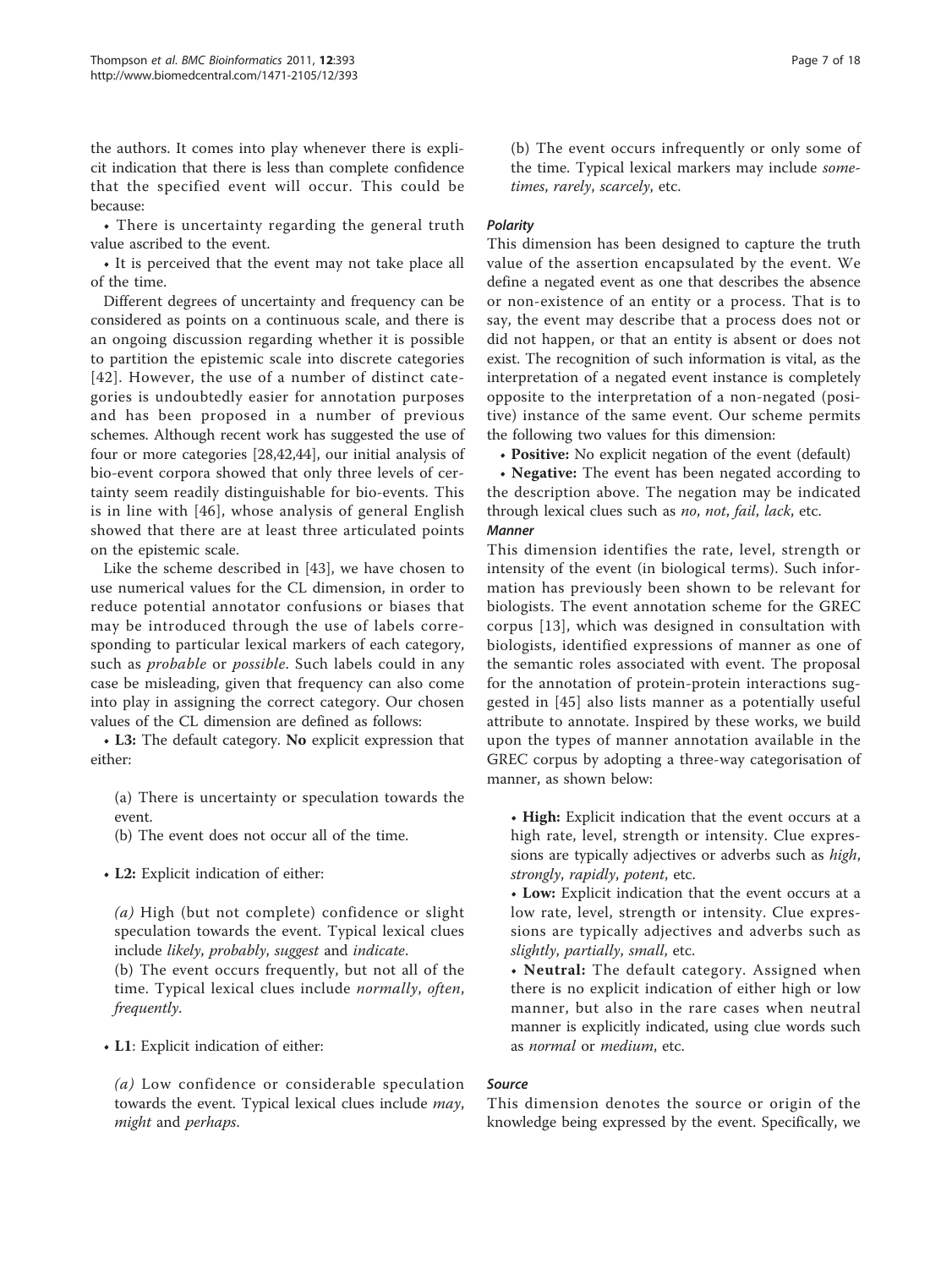<span id="page-8-0"></span>distinguish between events that can be attributed to the current study, and those that are attributed to other studies. Information about knowledge source has been demonstrated to be important through its annotation in both the Gene Ontology [[18\]](#page-17-0) and in the corpora presented in [\[38\]](#page-18-0) and [\[43\]](#page-18-0). This dimension can help in distinguishing new experimental knowledge from previously reported knowledge. Two possible values are distinguished, as follows:

• Other: The event is attributed to a previous study. In this case, explicit clues are normally present, and can be indicated either by the use of clue words such as previously, recent studies, etc., or by the presence of citations.

• Current: The event makes an assertion that can be attributed to the current study. This is the default category, and is assigned in the absence of explicit lexical or contextual clues, although explicit clues such as the present study may be encountered.

# Hyper-Dimensions

A defining feature of our annotation scheme is the fact that, in addition to the explicitly annotated dimensions, further information can be inferred by considering combinations of some of these dimensions. We refer to these additional types of information as the hyperdimensions of our scheme, of which we have identified two.

• New Knowledge - The isolation of events describing new knowledge is, as we have described earlier, important for certain tasks undertaken by biologists. However, it is not possible to determine whether an event represents new knowledge by considering only a single annotation dimension. For example, events that have been assigned  $KT = Observation$  could correspond to new knowledge, but only if they represent observations from the current study, rather than observations cited from elsewhere. In a similar way, a  $KT = Analysis$  event drawn from experimental results in the current study could be treated as new knowledge, but generally only if it represents a straightforward interpretation of results, rather than something more speculative. Thus, we consider New Knowledge to be a hyper-dimension, whose value (either Yes or No) can be inferred by considering a combination of the values assigned to the KT, Source and CL dimensions. Table 1 is an inference table that can be used to obtain the appropriate value for New Knowledge, based on the values assigned to the three dimensions mentioned above.

• Hypothesis - The binary value of this hyper-dimension can be inferred by considering the values of the KT and CL dimensions. Events with a KT value of Investigation can always be assumed to be a hypothesis. However, if the KT value is Analysis, then only those events with a CL value of L1 or L2 (speculative inferences made on the basis of results) should be considered as hypotheses, to be matched with more definite experimental evidence when available. A value of L3 in this instance would normally be classed as an instance of new knowledge, as indicated in Table 1. The cases in which an event can be assumed to be a hypothesis are summarised in Table [2](#page-9-0).

# Annotation software

The original annotation of the GENIA event corpus was performed using the X-Conc suite [[47\]](#page-18-0). This is a collection of XML-based tools that are integrated to support the development and annotation of corpora, running as a Java plug-in within the Eclipse software development platform [[48\]](#page-18-0). Customising the information to be annotated and the way in which it is displayed is controlled completely through XML DTD and stylesheet (CSS) files. We decided to use this tool to carry out metaknowledge annotation of events in the GENIA event corpus, as only minimal customisation of the existing DTD and CSS files would be required.

# Testing of annotation scheme

Prior to annotation of the full GENIA event corpus, a small annotation experiment was conducted to verify the feasibility and soundness of the meta-knowledge

| .<br>__            |                |                |                          |  |
|--------------------|----------------|----------------|--------------------------|--|
| Source (Annotated) | KT (Annotated) | CL (Annotated) | New Knowledge (Inferred) |  |
| Other              | л              | х              | No                       |  |
| X.                 | Х              | L2             | No                       |  |
| X.                 | X              |                | No                       |  |
| Current            | Observation    | L3             | Yes                      |  |
| Current            | Analysis       | L3             | Yes                      |  |
| X.                 | Fact           | Х              | No                       |  |
| X.                 | Method         | Χ              | No                       |  |
| Χ                  | Other          | X              | No                       |  |
| Χ                  | Investigation  | Χ              | No                       |  |

Table 1 Inference table for New Knowledge hyper-dimension

The symbol 'X' indicates a "don't care condition", meaning that this value does not have any impact on the result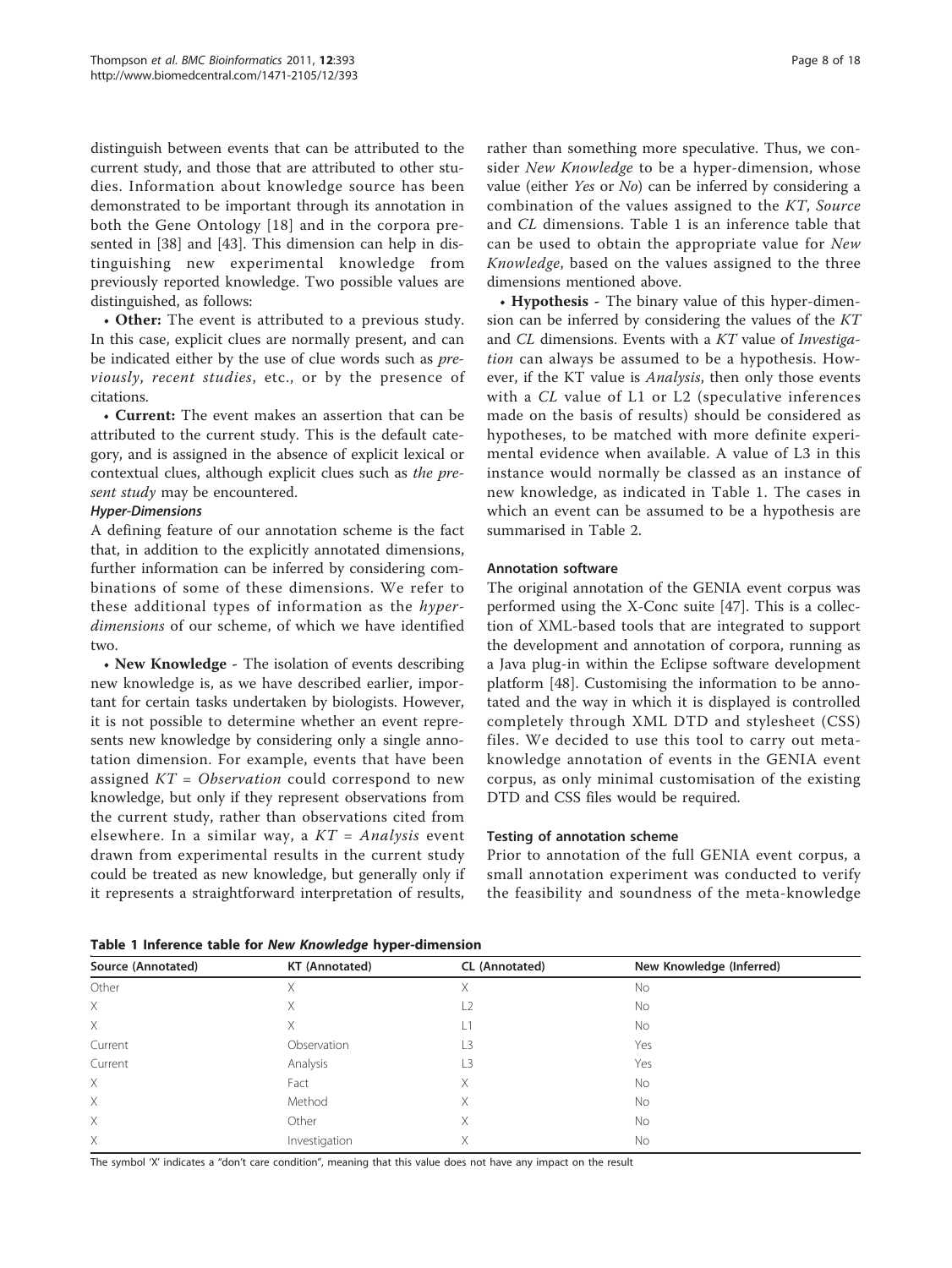<span id="page-9-0"></span>Table 2 Inference table for Hypothesis hyper-dimension

| <b>KT (Annotated)</b> | CL (Annotated) | Hypothesis (Inferred) |
|-----------------------|----------------|-----------------------|
| Fact                  | Χ              | No                    |
| Method                | Χ              | Νo                    |
| Other                 | X              | No                    |
| Observation           | Χ              | No                    |
| Analysis              | $\overline{3}$ | No                    |
| Analysis              | $\sqrt{2}$     | Yes                   |
| Analysis              | $\vert$ 1      | Yes                   |
| Investigation         | Χ              | Yes                   |

The symbol 'X' indicates a "don't care condition", meaning that this value does not have any impact on the result.

annotation scheme [\[21\]](#page-18-0). Two of the authors independently applied the annotation scheme to 70 abstracts selected at random from the GENIA pathway corpus [[49\]](#page-18-0), using the annotation manual we had developed. The experiment helped to demonstrate the soundness of both the scheme itself and the guidelines, given that Kappa scores [[50](#page-18-0)] scores of 0.89 - 0.95 were achieved. Also, the fact that all categories within all dimensions were annotated, at least to a certain extent, suggested that none of the proposed categories was redundant.

# Annotators and training

In order to ensure the efficacy of the guidelines and the reproducibility of the annotation task, we recruited 2 external annotators to carry out the annotation of our gold standard corpus. An important consideration was the type of expertise required by the annotators. It has previously been found that at least negations and speculations in biomedical texts can be reliably detected by linguists [[40\]](#page-18-0). The scope of our meta-knowledge annotation is wider, involving some scientifically motivated aspects (i.e., KT and Manner), but the assignment of certain dimension values is somewhat linguistically oriented, e.g., it is often the case that clue expressions have a grammatical relationship to the event trigger that they modify. In order to verify the extent to which either domain-specific biological knowledge or linguistic knowledge is required to perform the annotation accurately, we recruited a biology expert and a linguistics expert to carry out the task. Both annotators have nearnative competency of English, which we considered to be important to carry out the task accurately.

The annotators undertook training prior to commencing the annotation of the gold standard corpus. This training began with initial introductory sessions, in which the annotation scheme and guidelines were explained, and the X-Conc annotation tool was demonstrated. Subsequently, the annotators carried out practice annotation tasks. For this purpose, we used the same corpus of 70 abstracts from the GENIA pathway corpus that was used to test the feasibility of the scheme, as described above. Both annotators were given the same sets of abstracts to annotate, independently of each other. This allowed us to detect a maximal number of potential annotation errors and discrepancies produced by the annotators, as we could conduct comparisons not only between the annotators themselves, but also against a gold standard corpus. The annotators returned a set of abstracts each week, in response to which we produced detailed feedback reports highlighting annotation errors. These reports were thoroughly discussed with the annotators, in order to maximally enhance and accelerate the learning process. Often, errors made by the annotators revealed potential problems with the annotation guidelines, which were addressed by updating the guidelines accordingly.

# Results and Discussion

In this section, we firstly provide key statistics regarding the meta-knowledge annotations produced, together with a brief discussion regarding the salient characteristics of the corpus. This is followed by a report on the level of agreement achieved between the annotators in the double-annotated part of the corpus, and an examination of the different kinds of discrepancies that were found within these abstracts.

# General corpus characteristics

Below, we discuss the general distribution of the annotations amongst the different categories for each dimension, and also provide lists of the most commonly annotated clue expressions.

# Knowledge Type (KT)

Table 3 shows the number of instances of each category annotated for the Knowledge Type dimension. The most common category is Observation, constituting just over a third of the total number of events. This result is unsurprising, since abstracts would be expected to focus mainly on definite experimental observations and results, both of which fall into this category. The Other category is almost as common as Observation. Such events are generally the participant events of Investigation, Analysis or Fact events which, out of the context

# Table 3 Distribution of annotated categories for Knowledge Type (KT)

| Category      | Freg  | % of total events |
|---------------|-------|-------------------|
| Observation   | 12821 | 34.7%             |
| Other         | 11537 | 31.3%             |
| Analysis      | 6578  | 17.8%             |
| Fact          | 2998  | 8.1%              |
| Investigation | 1948  | 5.3%              |
| Method        | 976   | 2.6%              |
|               |       |                   |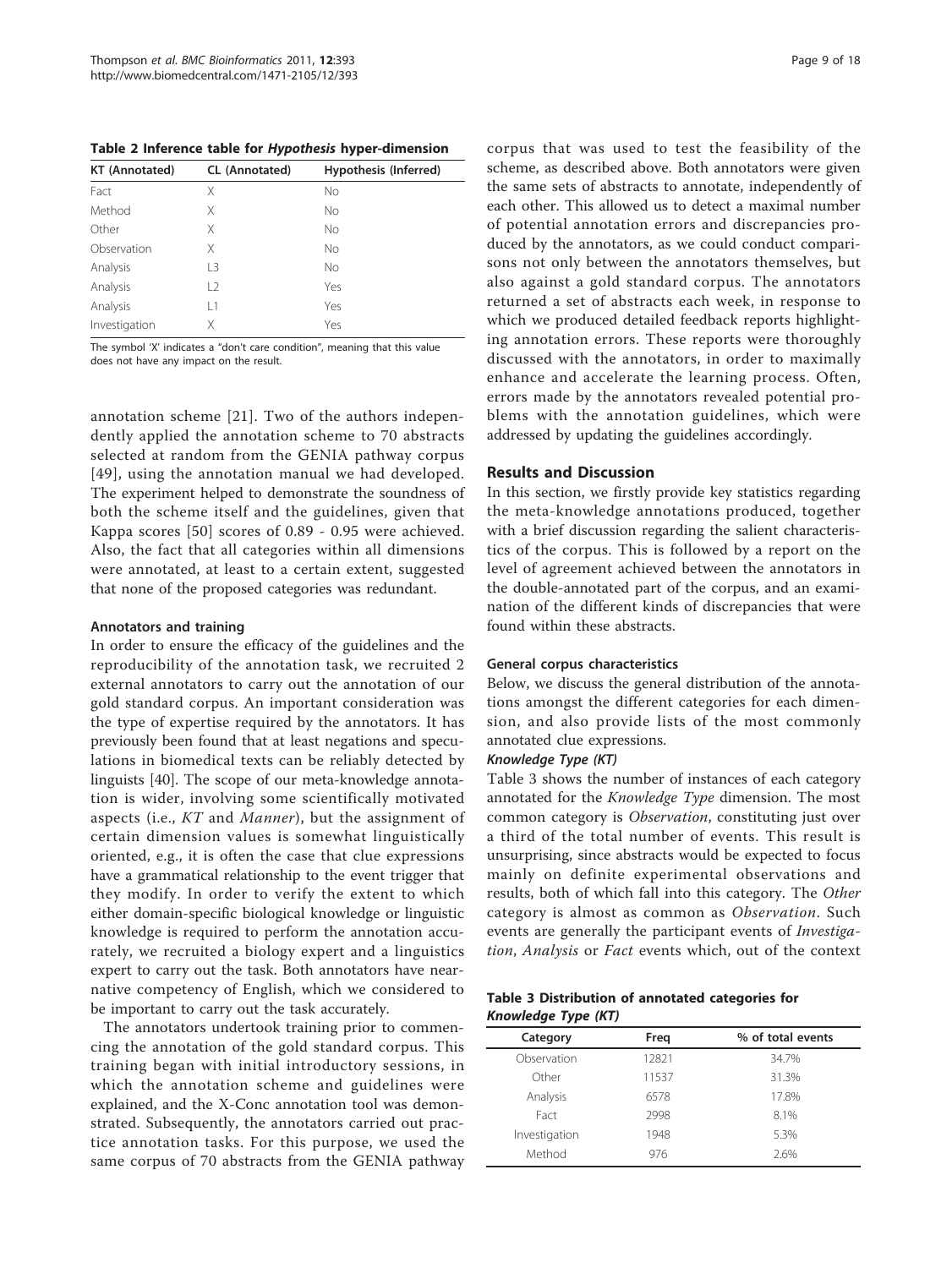<span id="page-10-0"></span>of their parent event, have no specific KT interpretation. The total number of Other events is very similar to the combined total of Investigation, Analysis and Method events. This is to be expected, given the high proportion (44%) of complex events present in the corpus.

The proportion of *Analysis* events is much smaller but still quite significant, since most abstracts contain at least some analysis of the experimental results obtained. The usual inclusion of a small amount of background factual information to put the current study into context accounts for the average of 3 events per abstract (8% of all events) that are assigned the *Fact* category. Even briefer are the descriptions of what is to be investigated, with an average of 2 Investigation events per abstract (5% of all events). The scarcity of events describing methods (2.6% of events, or less than 1 event per abstract) shows that providing details of experimental setup is very rare within abstracts.

Table 4 shows the most commonly annotated clue expressions for the KT categories of Analysis, Investigation and Observation. Clues were also annotated for the Fact category, if they were present. However, only 139 of the 2998 Fact events (4.6%) have a clue expression annotated. Of these annotated clue expressions, 106 (76%) correspond to the word known. Clue expression annotation was also optional for the Observation category, in which only 937 (7.3%) of the total number of events are accompanied by a clue. For the Investigation and Analysis categories, all annotated events have a clue expression.

For both Investigation and Observation, the top three most common clue expressions are past tense verbs, while the use of the present tense appears to be more dominant for describing Analysis events. The use of

Table 4 Most common KT clue expressions

| <b>Analysis</b><br>Clue | Freq | Investigation<br>Clue | Freq | Observation<br>Clue | Freg |
|-------------------------|------|-----------------------|------|---------------------|------|
| suggest                 | 408  | examined              | 207  | found               | 361  |
| show                    | 353  | investigated          | 205  | observed            | 226  |
| demonstrate             | 335  | analyzed              | 119  | detected            | 141  |
| demonstrated            | 332  | studied               | 94   | detectable          | 48   |
| showed                  | 246  | to determine          | 50   | seen                | 32   |
| shown                   | 244  | tested                | 39   | noted               | 17   |
| may                     | 242  | measured              | 25   | find                | 11   |
| can                     | 232  | monitored             | 25   | detect              | 11   |
| associated              | 215  | to investigate        | 23   | findings            | 11   |
| indicate                | 211  | to examine            | 21   | observations        | 9    |
| revealed                | 196  | to study              | 21   | finding             | 9    |
| suggesting              | 140  | analysis              | 20   | show                | 6    |
| report                  | 114  | studies               | 20   | report              | 6    |
| identified              | 112  | to identify           | 16   | exhibit             | 5    |
| thus                    | 108  | investigate           | 15   |                     |      |

infinitive forms (e.g., to investigate) as clues seems to be a particular feature of the Investigation category. Whilst most clues are verbal forms, words with other parts of speech can sometimes constitute reliable clues (e.g., thus for Analysis, and detectable for Observation).

#### Certainty Level (CL)

The distribution of CL annotations is shown in Table 5. Despite the relative scarcity of CL marking on events, it should be noted that this dimension is only applicable when the  $KT = Analysis$ . Taking this into consideration, the need for this dimension becomes more apparent: whilst over half of Analysis events (54.7%) are stated with no uncertainty, this also means that almost half of these events do express some kind of uncertainty. In fact, approximately one third (33.7%) of all Analysis events are annotated as  $CL = L2$ , whilst 11.6% are reported with less certainty  $(CL = LI)$ . The very nature of abstracts means that the high proportion of events with no uncertainty is to be expected. As authors aim to "sell" the most positive aspects of their work in abstracts, it makes sense that the majority of analyses should be presented in a confident manner.

However, the marking of slight uncertainty is sometimes necessary. The author's analyses of experimental results may have produced important outcomes, but yet they are not confident that their analysis is completely reliable. As stated in [[24\]](#page-18-0), "Scientists gain credibility by stating the strongest claims they can for their evidence, but they also need to insure against overstatement." (p. 257). Such insurance can often be achieved by the use of slight hedging  $(CL = L2)$ . Greater speculation  $(CL =$ L1) is less common, as such credibility is reduced in this case.

As part of the original GENIA event annotation, Uncertainty was annotated as an event attribute. The default value is *Certain* and the other two values are Probable and Doubtful. In the GENIA event annotation guidelines, these attributes do not have clear definitions. However, Probable can be defined loosely as something that is hypothesized by the author, while Doubtful is something that is investigated. Probable has more in common with our CL dimension, while Doubtful is more closely linked to the Investigation category of our KT dimension. Therefore, the GENIA *Uncertainty* attribute does not distinguish between degrees of uncertainty in the same way as our meta-knowledge scheme.

Table 5 Distribution of annotated categories for Certainty Level (CL)

| Category     | Freg  | % of total events |
|--------------|-------|-------------------|
| L3 (default) | 33876 | 91.9%             |
|              | 2216  | 6.0%              |
|              | 766   | 21%               |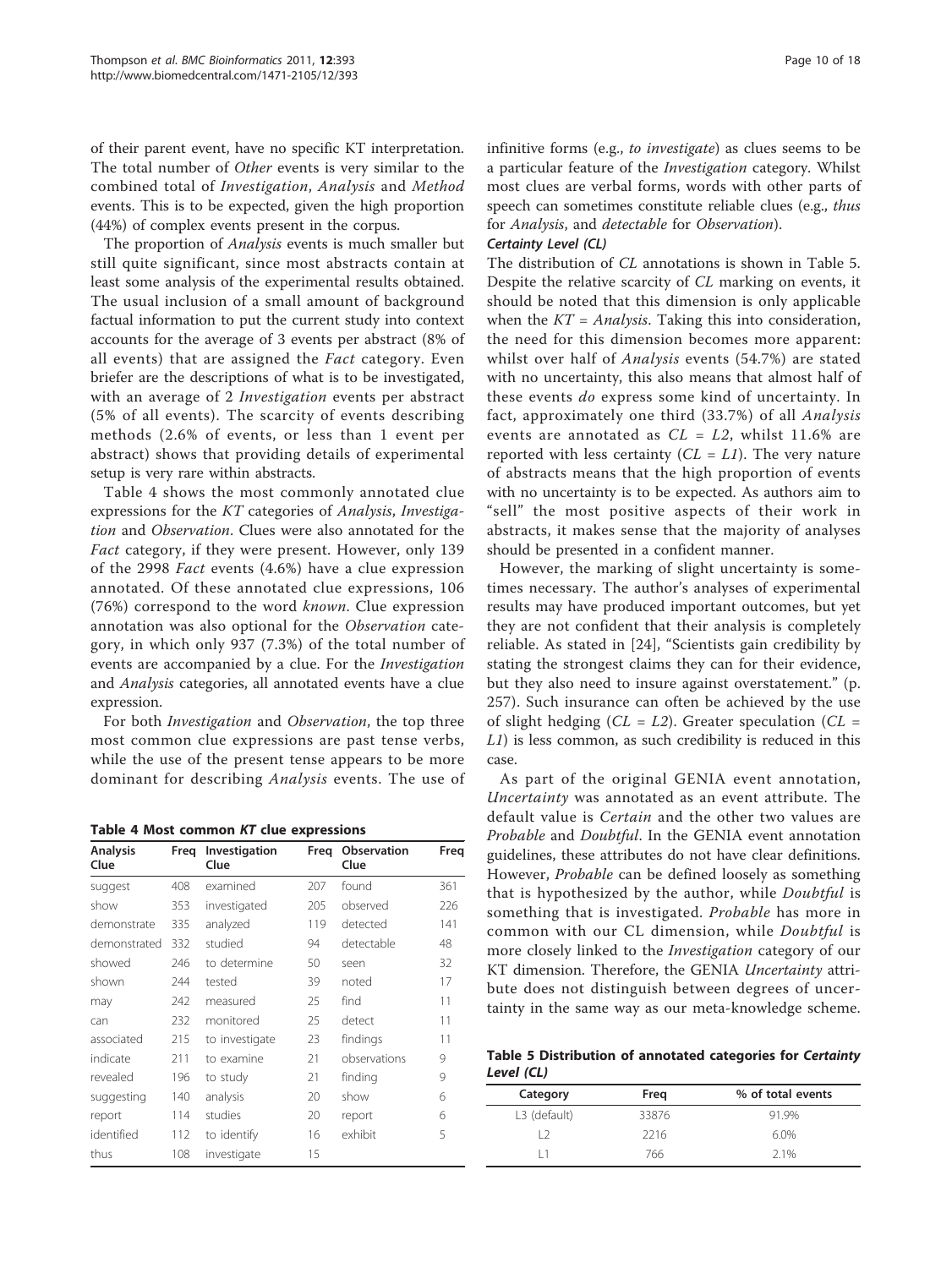Comparison of results confirms this - of the events annotated with *Uncertainty* = Probable, there are similar proportions of events that have been annotated with CL  $= L1$  (33.6% of *Probable* events) and  $CL = L2$  (42.2% of Probable events). It is also worth noting that the total percentage of events identified with some degree of uncertainty using our scheme  $(CL = L1$  or  $CL = L2)$  is 8.1%. This is almost double the percentage of events annotated as Probable (4.3% of all events), showing that our more detailed guidelines for CL annotation have helped to identify a far greater number of events expressing some degree of speculation.

Discrepancies can also be found regarding the Doubtful category. Events annotated with this category constitute 3.7% of all events in the corpus. Whilst, as expected, the vast majority of these correspond to events that have been annotated as  $KT = Investigation$ in our meta-knowledge scheme (1022 out of a total of 1349 Doubtful events, i.e. 75.8%), some Doubtful events also correspond to events with other KT values (most notably Analysis with CL values of L3, L2 or L1, which can also occur within the Probable category). This provides evidence that the boundary between Doubtful and Probable may not always have been clear to GENIA corpus annotators. In addition, our scheme identified 1948 events (5.3% of all events) with  $KT = Investigation$ , meaning that there were some 900 investigative events, i.e., 2.4% of all events, which were not identified during the original GENIA event annotation.

Table 6 shows the most commonly annotated clue expressions for the L2 and L1 values. For L2, the most common expression is can, which normally expresses ability rather than speculation (together with the clues ability and able). If an event has the ability to occur, then there is no guarantee that it will occur all of the time, and hence it is sensible that the event should be annotated as having less than complete certainty.

All of the other words in the L2 list express slight speculation or hedging, mostly corresponding to different forms of the verbs suggest and indicate. In Table [4](#page-10-0),

Table 6 Most common CL clue expressions

| L <sub>2</sub> Clue | Freg | L3 Clue     | Freq |
|---------------------|------|-------------|------|
| can                 | 407  | may         | 516  |
| suggest             | 285  | might       | 75   |
| indicate            | 150  | could       | 55   |
| suggesting          | 112  | possible    | 32   |
| ability             | 108  | potential   | 23   |
| indicated           | 99   | possibility | 10   |
| appears             | 88   | possibly    | 10   |
| able                | 86   | potentially | 10   |
| indicating          | 72   | perhaps     | 5    |
| likely              | 52   | propose     | 4    |

it was seen that these verbs also rank amongst the most common Analysis clues, showing that it is common for analysis and slight speculation to be simultaneously expressed using a single clue word. For the indication of L1 certainty, modal auxiliary verbs are particularly common, with may accounting for 67.4% of all annotated L1 clues, and might and could constituting a significant proportion of the remainder. The L1 category has a very small number of distinct clue expressions (23), compared to 121 distinct expressions for L2.

#### Polarity

As seen in Table 7, only a small number of events are negated (6.1%). However, it is vital that such information is detected, as negation completely alters the meaning of the event. In the GENIA event corpus, negation is an aspect of meta-knowledge that was annotated as part of the original annotation (via the *assertion* attribute). There is almost, but not complete agreement, between *Polarity* = *Negative* and *assertion* = *non-exist*, with a total of 2262 events (6.1% of all events) annotated with the former and 2351 (6.4% of all events) in the latter case. The slightly fewer negative annotations produced by our annotation are mainly due to the fact that some events annotated as negative in the original GENIA annotation actually convey low manner. An example is shown in sentence (5). In this and following examples, the event trigger is shown in small capitals and the clue expression is emboldened.

(5) AP-1 but not NF-IL-6 DNA binding activity was also detected in C5a-stimulated PBMC; however, its delayed expression (maximal at 4 hours) suggested a less important ROLE in the rapid production of IL-8.

The event encodes the fact that the expression of AP-1 only has a minor role in the rapid production of IL-8. As the GENIA annotation had no special means to encode that an event has low intensity or impact, the original annotator chose to annotate it as a negative event, even though this is not strictly correct. Our annotation scheme, with its Manner dimension, allows the subtle difference between an event having a low impact and an event not happening at all to be encoded. Our scheme annotates low impact events such as the above with  $Polarity = Positive$  but Manner = Low.

In Table [8,](#page-12-0) we examine the distribution of negated events amongst the different KT categories. Although

| Table 7 Distribution of annotated categories for Polarity |  |  |
|-----------------------------------------------------------|--|--|
|-----------------------------------------------------------|--|--|

| Polarity           | Freg  | % of total events |
|--------------------|-------|-------------------|
| Positive (default) | 34595 | 93 9%             |
| Negative           | 2263  | 6.1%              |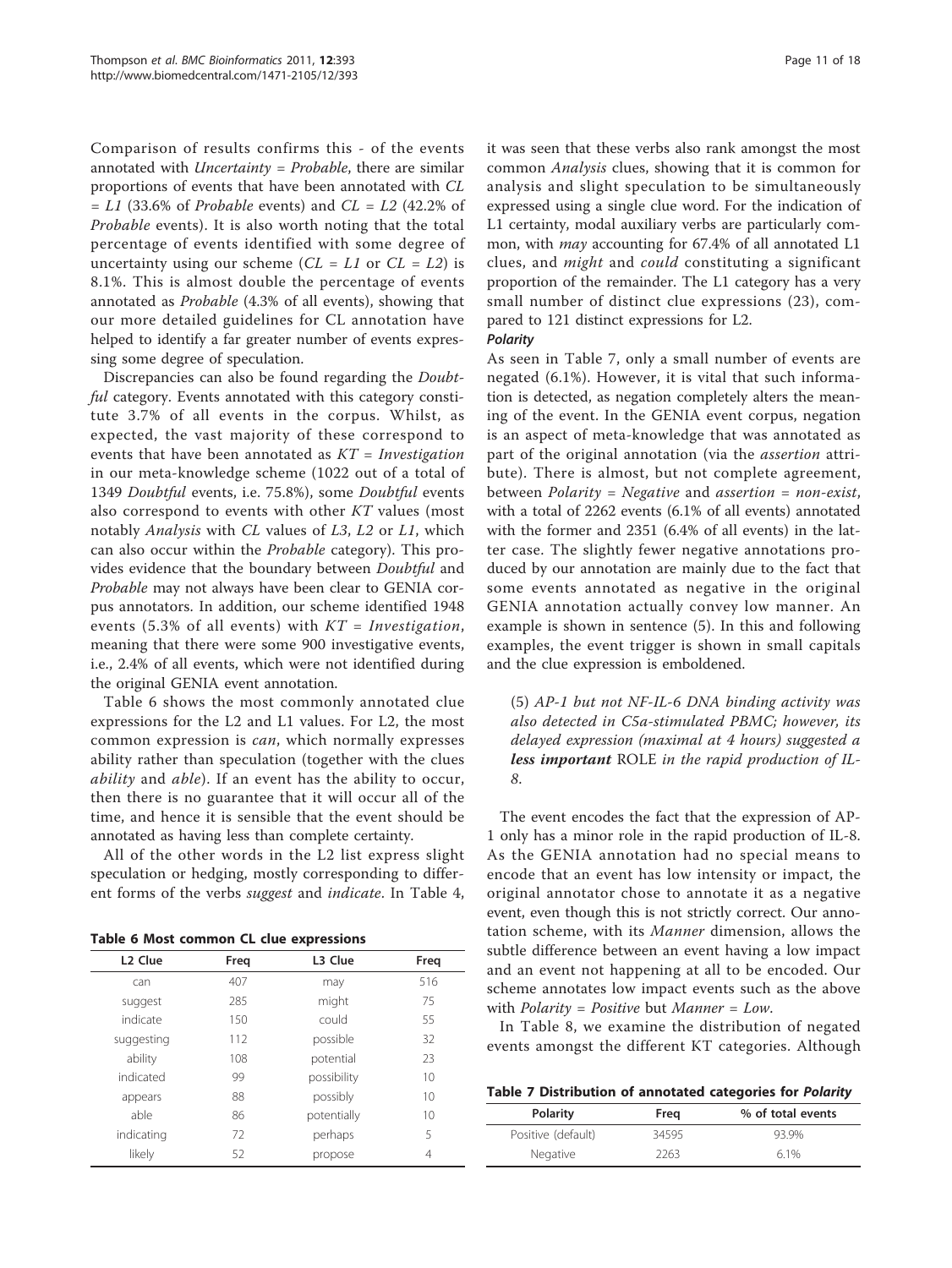<span id="page-12-0"></span>Table 8 Distribution of negated events among KT categories

| <b>KT Category</b> | Negated events (% within category) |
|--------------------|------------------------------------|
| Observation        | 1364 (10.6%)                       |
| Analysis           | 577 (8.7%)                         |
| Fact               | 105 (3.5%)                         |
| Other              | 187 (1.6%)                         |
| Method             | 10 (1.0%)                          |
| Investigation      | 20 (1.0%)                          |

negated events occur within events belonging to all KT categories, the distribution is quite uneven. Only observations and analyses are negated with any amount of regularity. Events belonging to the remaining KT values are virtually always expressed with positive polarity, with only around 3.5% of fact-bearing events being negative, and the other three categories (Investigation, Method and Other) only averaging one negative instance per hundred events.

The low occurrence of negative instances amongst events with  $KT = Investigation$  events is quite intuitive it is the norm to investigate why/whether something does take place, although in some instances there can be investigation into why something does not take place, such as in response to a previous negative finding, such as in (6).

# (6) To determine why alveolar macrophages do not EXPRESS AP-1 DNA binding activity, ...

Also, for methods, it is highly unusual to say that a particular method was not applied, unless in contrast to the case where the method was applied, as is the case in (7).

(7) For comparison, we recruited a control group consisting of 32 healthy males and females with similar age distribution and without a history of EXPO-SURE to MTBE or benzene.

Table 9 displays the most commonly annotated clue expressions for negated events. Although the number of events we have identified as negated is roughly similar to those originally annotated in the GENIA event corpus, our annotation has the advantage of having identified a suitable clue expression for each negated event.

The word *not* constitutes around half of all clue expressions for negation (50.4%), and is over 5 times more common than the next most common clue expression, no. Although most of the words in the list have an inherently negative meaning, the third most common word, i.e., independent (together with its associated adverb independently), does not. Closer

# Table 9 Most common clue expressions for Polarity = **Negative**

 $\overline{\phantom{a}}$ 

| Category      | Freq |
|---------------|------|
| not           | 1141 |
| no            | 199  |
| independent   | 113  |
| without       | 65   |
| failed        | 47   |
| nor           | 47   |
| absence       | 42   |
| neither       | 38   |
| unaffected    | 28   |
| lack          | 23   |
| un            | 23   |
| unable        | 19   |
| independently | 18   |
| resistant     | 15   |
| fails         | 13   |

examination shows that this negative meaning is quite context-dependent, in that it only denotes a negative meaning for events of type Correlation and Regulation (together with its sub-type Positive\_Regulation). For Regulation events, a typical example is shown in  $(8)$ .

# (8) An alteration in the E2F-4 profile was INDE-PENDENT of viral gene expression.

In (8), the word independent acts as both the event trigger and the negative clue expression. The event denotes the fact that the alteration in the E2F-4 profile was not dependent on viral gene expression occurring. In other words, it is not the case that viral gene expression regulates the alteration in the E2F-4 profile. Events of type Correlation are annotated when there is some kind of association that holds between entities and/or other events. Sentence (9) shows an example of both a positive Correlation event and a negated Correlation event.

# (9) LPS-INDUCED NF-kappaB activation is protein tyrosine kinase DEPENDENT and protein kinase C INDEPENDENT

There are three relevant events in (9). Firstly, the word induced is the trigger for a Positive\_Regulation event in which NF-kappaB activation is regulated by LPS. The word *dependent* is the trigger for the second event, which is a positive *Correlation* event. It shows that that there is and association between the Positive\_Regulation event and the protein tyrosine kinase. In contrast, the third event, triggered by independent, shows that no such association holds between the Positive\_Regulation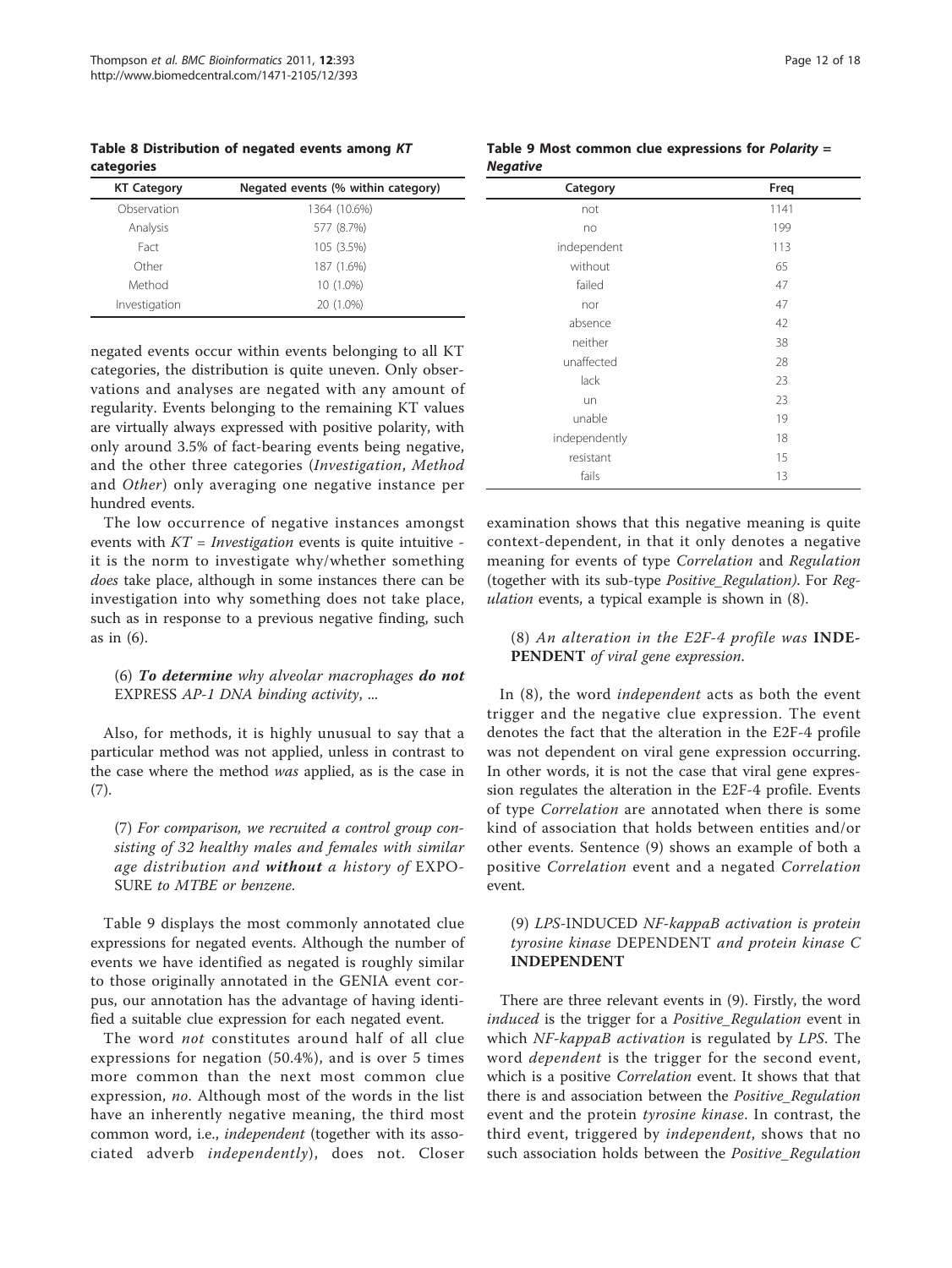event and the protein kinase C. Hence, this is a negated Correlation event.

Some less commonly occurring negative clue expressions also only have negative meanings in very specific contexts. Consider (10).

(10) These cells are DEFICIENT in FasL expression and apoptosis induced upon TCR triggering, although their cytokine (IL-2 and IFN-gamma) production is NORMAL.

In (10), the word deficient indicates a Negative\_Regulation event. However, the word normal indicates that no such negative regulation occurs in the case of IL-2 and IFN-gamma production. In the few contexts that normal occurs as a negative polarity marker, it is used in similar contexts, i.e., to contrast with a previously stated Negative\_Regulation event. The word silent appears to be usable in similar contexts to negate events of type Positive\_Regulation, in contrast to a positive occurrence of such an event.

#### Manner

As shown in Table 10, almost 5% of all events express a Manner value other than Neutral, which makes it only a slightly less commonly expressed phenomenon than negation. In the previous section, it has already been illustrated that the Low manner value can help distinguish between truly negative events, and those that occur at a low level or with low intensity. However, instances of High manner are much more common, and account for 81% of events for which there is an explicit indication of Manner.

The distribution of events annotated with either High or Low Manner according to the KT value of the event is shown in Table 11. For the Observation category, explicit expression of Manner is observed in close to 1 in 10 events, making its frequency similar to the expressions of negation within this category. Of all events annotated for Manner, 66.5% correspond to those with the KT type of Observation. This makes it clear that a major usage of Manner marking is to refine the descriptions of experimental observations and results.

Table 12 shows the most commonly annotated clue expressions for both the High and Low values of the Manner dimension. In both cases, most of the clue expressions consist of adjectives or adverbs, with a range of meanings referring to degree (e.g., completely),

Table 10 Distribution of annotated categories for Manner

| Manner            | Freg  | % of total events |
|-------------------|-------|-------------------|
| Neutral (default) | 35143 | 95.3%             |
| High              | 1392  | 3.8%              |
| Low               | 323   | 0.8%              |

Table 11 Distribution of events with explicit Manner annotated among KT categories

| <b>KT Category</b> | Events with High or Low Manner annotated<br>(% within category) |
|--------------------|-----------------------------------------------------------------|
| Observation        | 1141 (8.9%)                                                     |
| Analysis           | 276 (4.2%)                                                      |
| Fact               | 120 (4.0%)                                                      |
| Other              | 171 (1.5%)                                                      |
| Investigation      | $5(0.2\%)$                                                      |
| Method             | $2(0.2\%)$                                                      |

speed or rate (e.g., *rapidly*), strength or intensity (e.g., strongly) and level (e.g. high). These differences in meaning of the manner expressions can be explained by the varying semantics of the biological processes that are described by events. In most cases, items in the High manner list have counterparts in the Low list, e.g., significant vs. little, high vs. low, strongly vs. weakly, completely vs. partially. It is notable that a counterpart of rapidly (e.g., slowly) appears to be missing from the list of Low clue expressions.

In the High manner clue word list, a notable item is overexpression. Unlike the other clues in the list, which are independent of event type, this word is specific to events of type Gene\_Expression, as it combines the meaning of the event type with the expression of High manner. Comparable examples appear very rare.

Some of the annotated clues for both High and Low manner contain numerical values, meaning that a pattern matching approach may be required when trying to recognise them in unseen texts. For example, the expression *n-fold* is often used to denote High Manner (often preceding the word *increase* or *decrease*), where  $n$ may be any numeric value. In other cases, by  $n\%$  may

|  |  |  |  |  |  | Table 12 Most common Manner clue expressions |
|--|--|--|--|--|--|----------------------------------------------|
|--|--|--|--|--|--|----------------------------------------------|

| <b>High Manner Clue</b> | Freq | <b>Low Manner Clue</b> | Freq |
|-------------------------|------|------------------------|------|
| significantly           | 140  | little                 | 22   |
| potent                  | 84   | low                    | 15   |
| markedly                | 81   | little or no           | 13   |
| rapidly                 | 73   | low levels             | 11   |
| strongly                | 72   | weak                   | 11   |
| rapid                   | 65   | limited                | 10   |
| significant             | 39   | low level              | 9    |
| completely              | 36   | weakly                 | 9    |
| strong                  | 30   | minimal                | 8    |
| high                    | 28   | only a partial         | 8    |
| high levels             | 28   | no significant         | 8    |
| overexpression          | 26   | partially              | 8    |
| highly                  | 23   | barely                 | 7    |
| marked                  | 23   | to a lesser extent     | 6    |
| dramatically            | 22   | not significant        | 6    |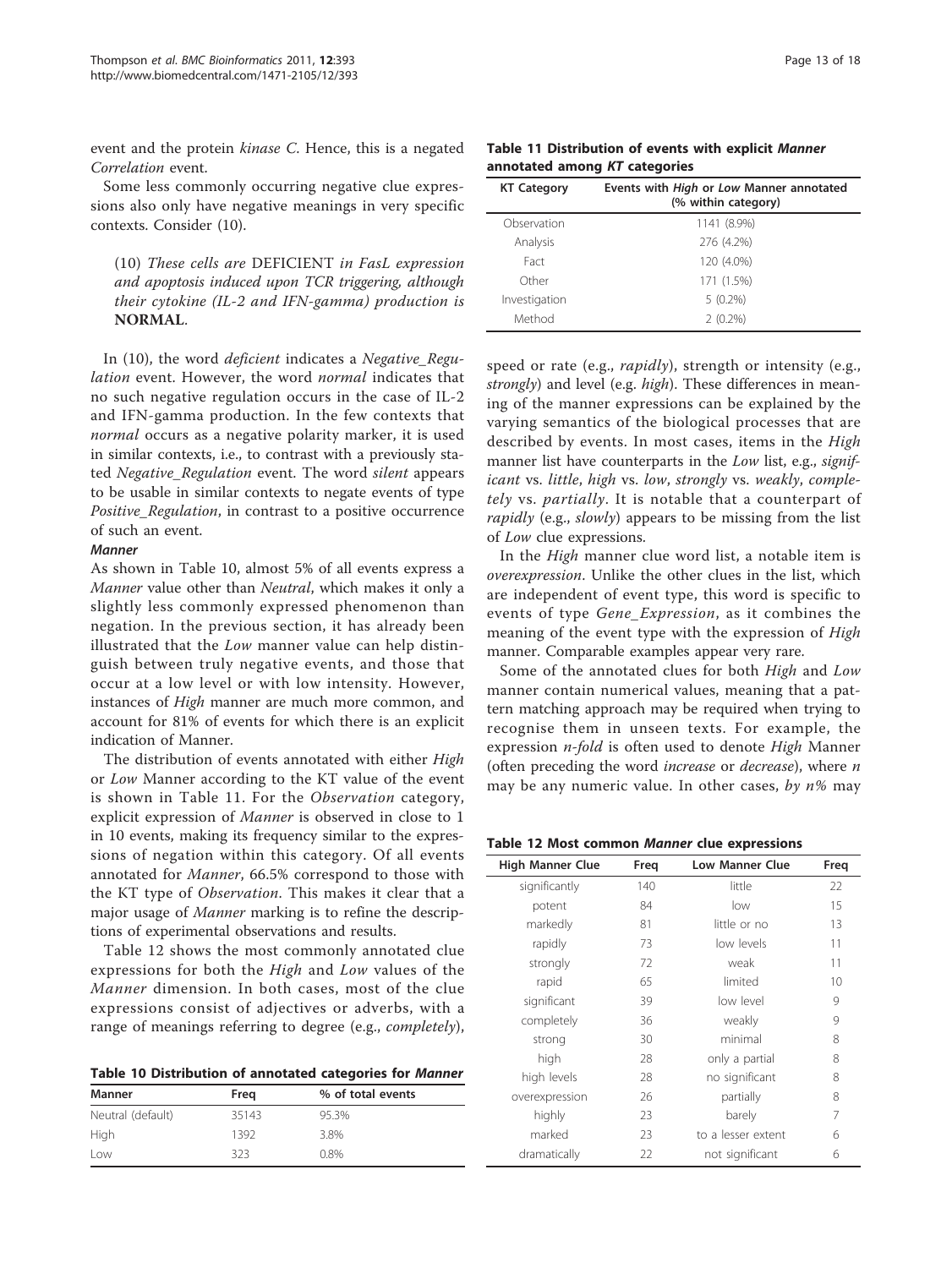<span id="page-14-0"></span>

|  |  | Table 13 Distribution of annotated categories for Source |  |  |  |  |  |
|--|--|----------------------------------------------------------|--|--|--|--|--|
|--|--|----------------------------------------------------------|--|--|--|--|--|

| Source            | Freg  | % of total events |
|-------------------|-------|-------------------|
| Current (default) | 36313 | 98.5%             |
| Other             | 545   | 15%               |

follow one of these words. To indicate Low manner, the expressions n-fold less or n-fold lower are sometimes used.

# Source

Regarding the Source dimension, only 1.5% of events in total have any evidence that they come from a source other than the current study, as shown in Table 13. This low percentage may be expected, given that abstracts are meant to summarise the work carried out in the current study. In addition, citations, which are a common way to denote previous work, are often not allowed within abstracts. It should be noted that a considerably greater proportion of events marked as Source  $=$  Other would be expected when applying the scheme to full papers, in which the Background section will normally contain a large number of references to and descriptions of previous work. Of the events annotated as *Source* = *Other* with abstracts, the vast majority  $(86%)$ have a KT value of Analysis.

Table 14 shows the most commonly annotated clue expressions for Source = Other. Most of these consist of the words previous or recent, or phrases containing these words. The use of the passive voice with the present perfect tense (e.g. has been studied) is another common means to indicate that an event has previously been completed (e.g., in a previous study), but yet has relevance to the current study. This explains the relatively high occurrence of has been and have been as clues for Source = Other.

# Hyper-dimensions

Using the inference tables discussed earlier (i.e., Table [1](#page-8-0) and Table [2](#page-9-0)), we calculated the frequencies for the two hyper-dimensions, which are shown in Table 15. As part

Table 14 Most common clue expressions for Source = **Other** 

| Clue                 | Freq |
|----------------------|------|
| previously           | 118  |
| has been             | 89   |
| recently             | 67   |
| have been            | 39   |
| previous studies     | 24   |
| recent studies       | 17   |
| recent               | 15   |
| previous             | 14   |
| our previous studies | 10   |
| earlier              | 6    |

Table 15 Distribution of categories for the two hyperdimensions

| Hyper-dimension | Category | Freg  | % of total events |
|-----------------|----------|-------|-------------------|
| New Knowledge   | Yes      | 15985 | 43.4%             |
|                 | Nο       | 20873 | 56.6%             |
| Hypothesis      | Yes      | 4924  | 13.4%             |
|                 | Nο       | 31934 | 86.6%             |

of the annotation carried out in [\[51](#page-18-0)], sentences containing descriptions of claims of new knowledge were annotated in both chemistry and computational linguistics research articles. The results showed that the proportion of sentences containing new knowledge was 63% for the chemistry articles and 72% for the computational linguistics articles. It may be expected that the amount of new knowledge presented in biomedical research articles would be more similar to chemistry articles than computational linguistics ones. However, the proportion of events that represent new knowledge in our corpus is somewhat lower than the proportion of sentences that contain new knowledge in chemistry. This lower percentage can be explained in a number of ways. Firstly, unlike our scheme, [[51\]](#page-18-0) treat experimental methods as new knowledge, and these make up a significant proportion of the new knowledge in the chemistry articles. In any case, as has been reported above, abstracts have a different structure to articles, and experimental methods are rarely reported. In addition, our New Knowledge hyper-dimension takes certainty level into account, and excludes events that are highly speculative. However, certainty level is not taken into account in [[51](#page-18-0)]. Finally, the granularity of the schemes is different. Whilst [\[51](#page-18-0)] annotates at sentence level, our annotation is at the event level, of which there are an average of 3 to 4 per sentence. As some of these events represent non-propositional information, which cannot be treated as new knowledge, it makes sense that the proportion of events that represent new knowledge would be lower than the percentage of sentences that contain such information.

#### Inter-annotator agreement

In order to ensure the consistency and quality of the meta-knowledge annotation throughout the corpus, 104 randomly selected abstracts (10% of the entire corpus)

#### Table 16 Inter-annotator agreement rates

| <b>Dimension</b> | Kappa value |
|------------------|-------------|
| Polarity         | 0.929       |
| Source           | 0.878       |
| CL.              | 0.864       |
| Manner           | 0.864       |
| KТ               | 0.843       |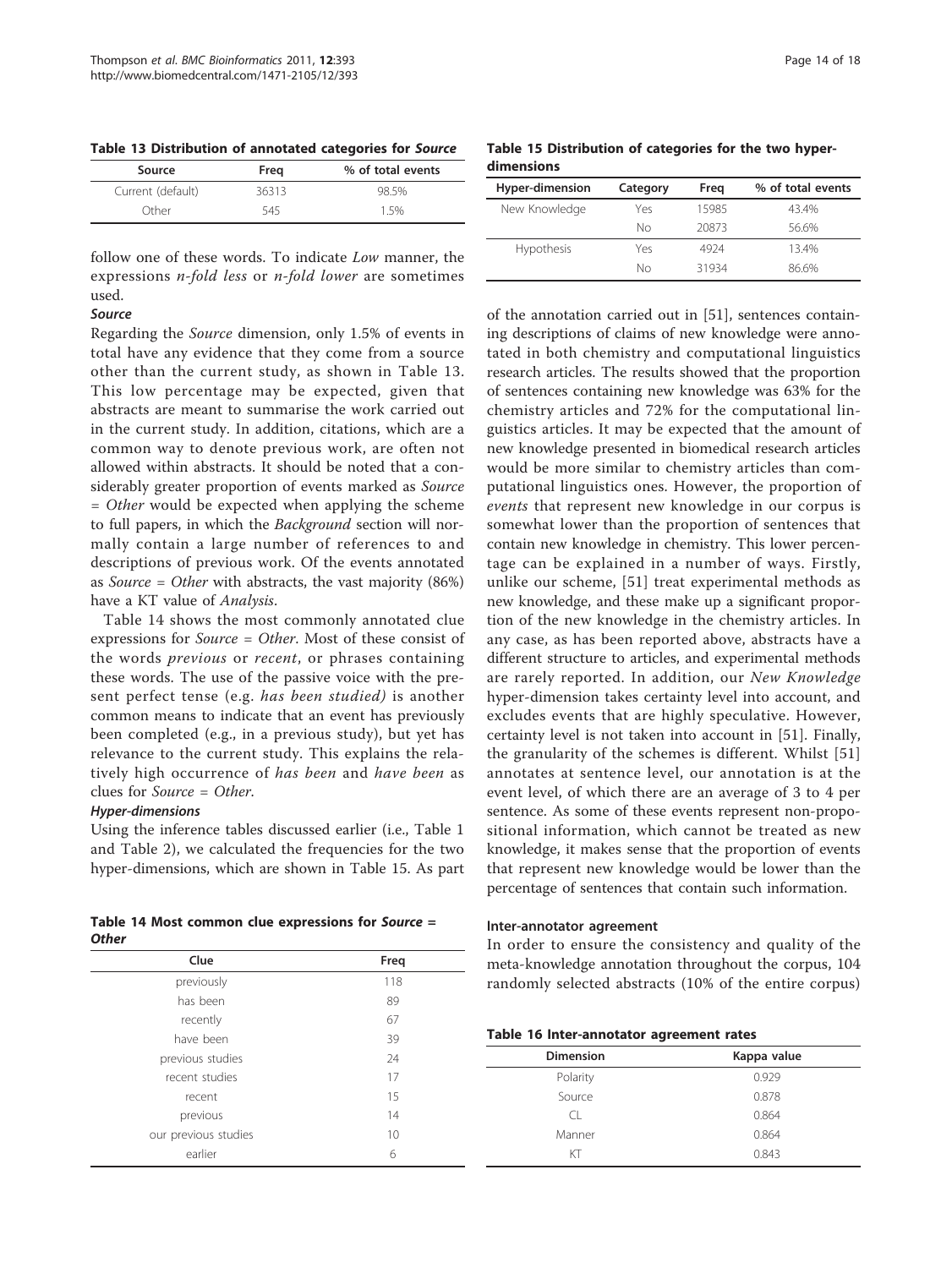were annotated by both annotators. This allowed us to calculate their agreement rates, in terms of Kappa values. The results for each dimension are reported in Table [16.](#page-14-0)

High levels of agreement were achieved in each annotation dimension, with generally only very small differences between the agreement rates for different dimensions. This provides strong evidence that consistent annotation of meta-knowledge is a task that can be reliably undertaken by following the annotation guidelines, regardless of background (biology or linguistics).

The Polarity dimension has the highest rates of agreement. This could be because it is one of the two dimensions that have only two possible values (together with Source, which has the second highest agreement rate). The two dimensions with three possible values (i.e., CL and Manner) have virtually identical rates of agreement, while KT has the lowest agreement rate (albeit only by a small amount). This is, however, to be expected - KT has 6 possible values and, in many cases, contextual information other than clue expressions is required to determine the correct value. Therefore, it can be a more demanding task than the assignment of other dimensions.

#### Annotation discrepancies

We have studied the cases where there is a discrepancy between the two annotators. Whilst a number of these discrepancies are simple annotation errors, in which a particular dimension value was mistakenly selected during the annotation task, other discrepancies occur when a dimension value is identified by means of a clue expression that is not present in the list provided in the guidelines. In some cases, one of the annotators would notice the new clue, and use it to assign an appropriate category, but the other annotator would miss it. In order to minimise the occurrence of such cases, annotators were asked to flag new clue expressions, so that the lists of clue expressions in the guidelines could be updated to be as comprehensive as possible, and so ease the task of accurate annotation.

One of the largest areas of disagreement was between the KT categories of Observation and Fact. For a number of reasons, distinguishing between these types can often be quite tricky, and sometimes there is no clear evidence to suggest which of the categories should be chosen. Events of both types can be indicated using the present tense, and explicit clue expressions are more frequently absent than present. Often, the extended context of the event (possibly including other sentences) has to be considered before a decision can be made. In some cases, it appears that domain knowledge is required to make the correct decision.

Page 15 of 18

In the remainder of this section, we look at some particular cases of annotation discrepancies, some of which appear to be influenced by the expertise of the annotator.

Long sentences seemed to prove more problematic for the biologist annotator, and meta-knowledge information was sometimes missed when there was a large gap between the clue expression and the event trigger. Consider sentence (11), in which the word *indicated* should cause both the event with the trigger prevented and the event with the trigger *activated* to be annotated with  $KT = Analysis$ .

(11) Accordingly, electrophoretic mobility shift assays (EMSAs) indicated that pyrrolidine DTC (PDTC) PREVENTED NF-kappaB, and NFAT DNA-binding activity in T cells stimulated with either phorbol myristate acetate plus ionophore or antibodies against the CD3-T-cell receptor complex and simultaneously ACTIVATED the binding of AP-1.

Whilst it is straightforward to understand that *indi*cated affects the interpretation of the event triggered by prevented, it is less easy to spot the fact that it also applies to the event triggered by *activated*, due to the long description of the T cells, which precedes this trigger.

It appears that having some linguistic expertise is an advantage in order to cope with such cases. The biologist would often fail to consider a clue word as potentially affecting the interpretation of an event unless it occurred in close proximity to the event itself. In contrast, the linguist would normally detect long distance dependencies between clue expressions and triggers without difficulty. This is to be expected, given that the linguist is familiar with grammatical rules. However, given the generally high levels of agreement, such complex cases appear to be reasonably rare.

Other annotation discrepancies reveal further differences in the approaches of the annotators. Whilst some grammatical knowledge appears to be advantageous, using a purely grammatical approach to the recognition of meta-knowledge is not always correct. The semantic viewpoint appears to be the one most naturally taken by the biologist annotator, as is evident in sentences such as (12):

 $(12)$  This study **demonstrates** that GC act as a primary INDUCER of sialoadhesin expression on rat macrophages, and that the response can be ENHANCED by IFN-beta, T cell-derived cytokines, or LPS.

In (12), we focus on the events triggered by inducer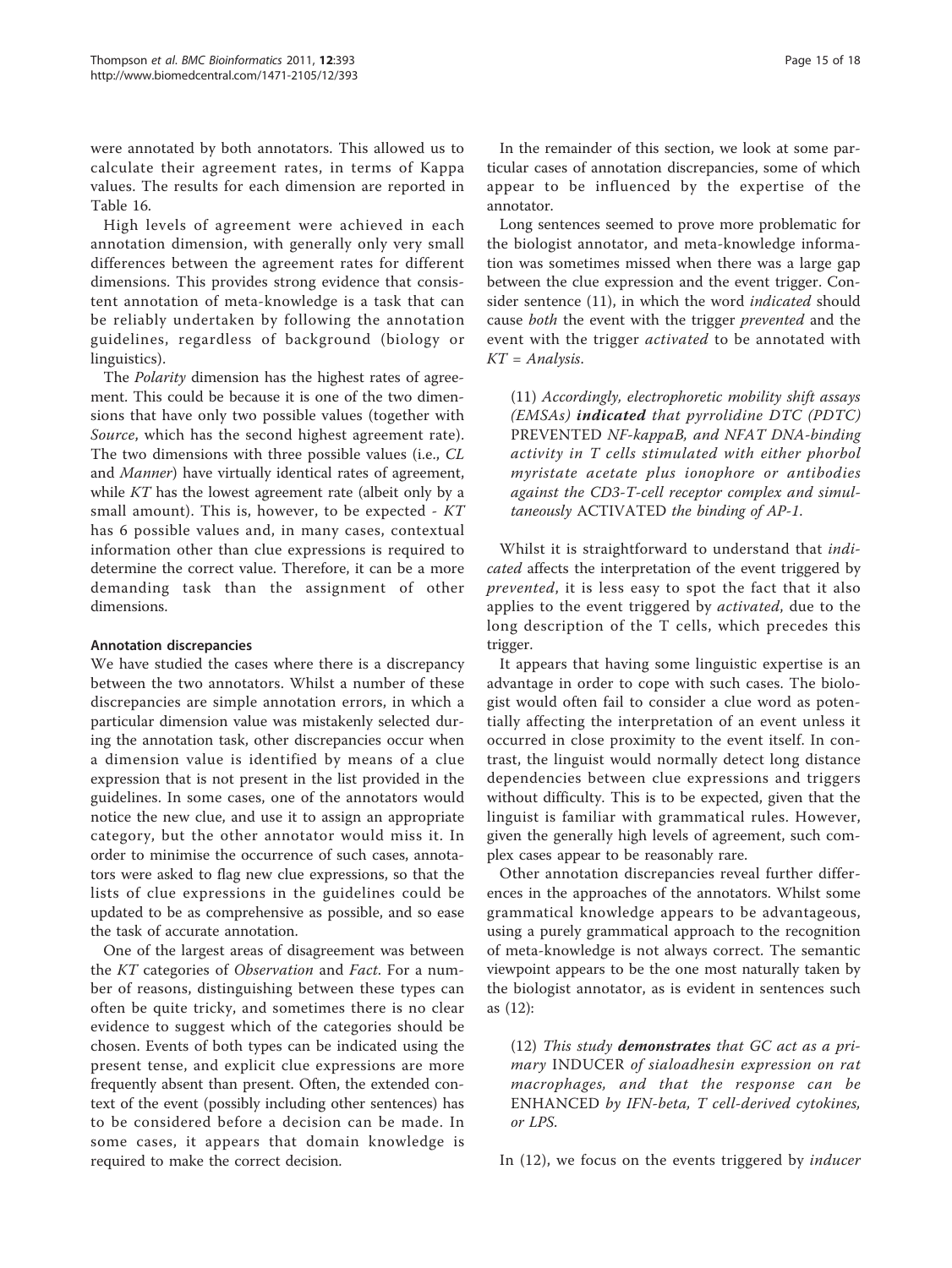and enhanced, which are both of type Positive\_Regulation. The word demonstrates is a clue expression for KT = Analysis. Taking a purely grammatical approach, the word demonstrates affects the interpretation of the verbs act and enhanced. Of these, only enhanced is an event trigger. Accordingly, both annotators marked the event triggered by enhanced as  $KT = Analysis$ . However, the biologist also annotated the *inducer* event with  $KT =$ Analysis, also marking demonstrates as the clue expression. Considering semantics, this is correct - the actual meaning of the first part of the sentence is that This study demonstrates that GC induces sialoadhesin expression on rat macrophages.

Example (13) illustrates the need to carefully consider the meaning of words and phrases in the context of the event, as well as simply looking for relevant keywords.

# (13) Changes of any cysteine residue of the hRAR alpha-LBD had no significant INFLUENCE on the binding of all-trans RA or 9-cis RA.

In (13), one of the annotators had annotated the Regu*lation* event with the trigger *influence* with *Polarity* = Negative (clue word: no) and Manner = High (clue word: *significant*). However, this is incorrect - it is the word *significant* that is negated, rather than the event itself. As *significant* would normally be a marker of *High* manner, negating it means that it should be treated as a Low manner marker. Accordingly, the other annotator correctly identified no significant as the clue phrase for  $Manner = Low$ , with the polarity of the event correctly remaining positive.

The interplay between events in the GENIA event corpus can be complex, especially as events can sometimes occur that have no trigger phrase. The links between different events in a sentence often have to be understood before it can be determined to which of these events a particular piece of meta-knowledge should apply. In such cases, a detailed understanding of the domain could be considered to be an advantage. The following sentence fragment (14) illustrates such a case, in which absence constitutes a clue expression for Polar $ity = Negative$  for one of the events.

# (14) In the absence of TCR-MEDIATED activation, Vpr INDUCES apoptosis...

Three events were identified as part of the original GENIA event annotation:

1) A Positive\_Regulation event with the trigger mediated (i.e., positive regulation of activation by TCR). At first glance, it is this to event that the negative polarity appears to apply.

Page 16 of 18

2) A second Positive\_Regulation event, with the trigger induces (i.e. positive regulation of apoptosis by Vpr).

3) A Correlation event with no trigger, providing a link between events 1) and 2). In fact, it is this third event to which the negative polarity applies. The event conveys the fact that Vpr induces apoptosis even when there is no TRC-mediated activation, indicating that there is no correlation between events 1) and 2).

The above examples demonstrate that accurate metaknowledge annotation can be a complex task, which, according to the event in question, may have to take into account the structure and semantics of the sentence in which the event is contained, as well as the semantics of the event itself, and possibly the interplay between events.

Our inter-annotator agreement results suggest, however, that the annotation task can be accurately undertaken, given appropriate guidelines and training. Furthermore, the results provide evidence that high quality meta-knowledge annotations can be produced regardless of the expertise of the annotator. Although we have highlighted certain cases where either domain knowledge or linguistic expertise appears to be a distinct advantage, neither seems to be a prerequisite. This is in agreement with [[13\]](#page-17-0), in which biologist annotators were trained to carry out linguistically-motivated annotation of biomedical events, with good levels of agreement.

# Conclusion

We have designed an annotation scheme to enrich corpora of biomedical events with information about their characterisation or interpretation (meta-knowledge), based on their textual context. The scheme is unique within the field in that it allows detailed meta-knowledge to be annotated at the level of the event, through the use of multiple annotation dimensions. These different dimensions, and the interplay between them, aim to facilitate the training of advanced event extraction systems that can detect various differences between events, both subtle and substantial, which existing systems would fail to recognise.

The scheme is designed to be portable, in order to allow integration with the various different schemes for event annotation that are currently in existence. As a first major effort, our scheme has been applied by 2 external annotators to the largest currently available corpus of biomedical events, i.e., the GENIA event corpus, which consists of 1000 MEDLINE abstracts, annotated with a total of 36,858 annotated events. The annotators achieved inter-annotator agreement rates of between 0.84-0.93 Kappa (according to annotation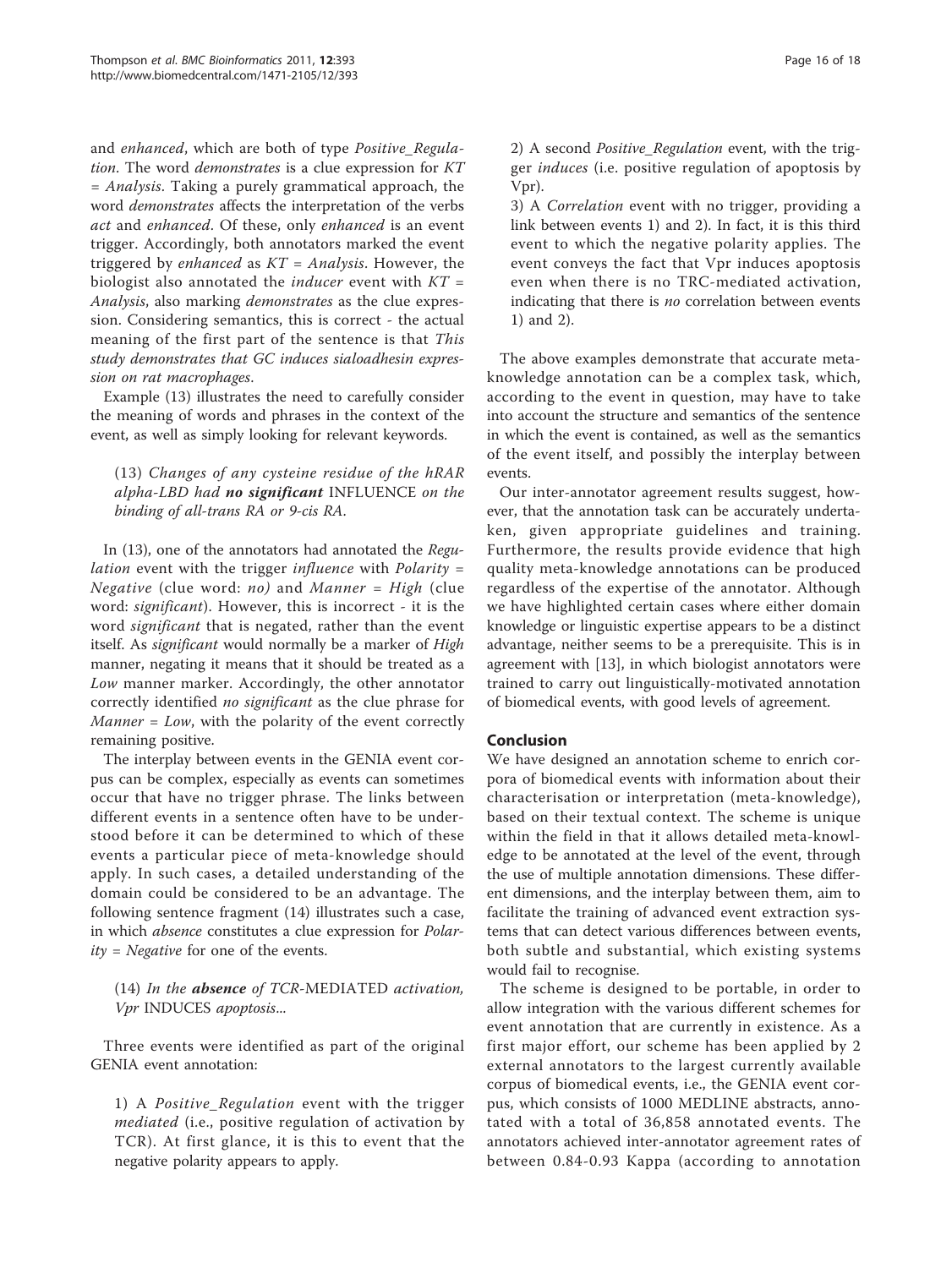<span id="page-17-0"></span>dimension), demonstrating that high levels of annotation quality and consistency can be achieved by following the annotation guidelines. Furthermore, it appears that, subject to the provision of these guidelines and a suitable training programme, meta-knowledge annotation can be performed to a high standard by annotators without specific areas of expertise, as long as they have a good command of the English language.

An examination of the characteristics of the annotated corpus has revealed that, although all categories within all dimensions have been annotated to a certain extent, their distribution is somewhat skewed, with a heavy emphasis on events that describe observations, relatively few speculative events, and a very low percentage of events that can be attributed to work outside the current study. These results correlate with the general characteristics of scientific abstracts. Although we have so far only applied our scheme to abstracts, it is intended also to be suitable for application to full papers, and we hypothesise that some of the categories of our scheme may be more frequently annotated in this context. For example, the background section of a full paper consists mainly of descriptions of work carried out in previous studies, meaning that a greater proportion of events with *Source* = Other should be observable. The GENIA event annotation scheme is currently being applied to full papers, and it is our intention to apply our metaknowledge scheme to these papers, both to ensure that the our meta-knowledge scheme is scalable to longer texts, and also to test our hypotheses regarding the different distributions of the annotation dimensions in this context.

As further directions of future work, and inspired by the favourable results of [[44\]](#page-18-0) in training a system to recognise several annotation dimensions, we plan to work on the development of a machine learning system that can predict meta-knowledge information for events, trained on our annotated corpus. It is hoped that the comprehensive annotation of clue expressions for the different annotation dimensions, together with the observations we have made about other relevant features, e.g., tense or prototypical positions of particular event types, will constitute useful features that can be used by the system. In addition, we plan to apply our meta-knowledge scheme to event corpora that use different event annotation schemes, such as GREC [13] or BioInfer [15], as well to protein-protein interaction corpora, such as AIMed [[52](#page-18-0)]. Finally, we plan to investigate to what extent our scheme is portable to other scientific domains.

#### Acknowledgements

The work described in this paper has been funded by the Biotechnology and Biological Sciences Research Council through grant numbers BBS/B/

13640, and BB/F006039/1 (ONDEX) and through the MetaNet4U project (ICT PSP Programme, Grant Agreement: No 270893). The research team at the University of Manchester is hosted by the JISC funded National Centre for Text Mining (NaCTeM). We would like to thank our annotators, Dr. Maria Aretoulaki and Dr. Syed Amir Iqbal, for their hard work and dedication to the task.

#### Authors' contributions

All authors contributed to the production of the manuscript. SA and JM supervised all steps of the work. PT and RN conceived of and designed the annotation scheme, produced the annotation guidelines, performed the annotation of the test corpus, trained the independent annotators and carried out the analysis of the corpus. PT supervised the annotation carried out by the independent annotators. All authors read and approved the final manuscript.

#### Received: 28 June 2011 Accepted: 10 October 2011 Published: 10 October 2011

#### References

- Ananiadou S, McNaught J, eds: Text Mining for Biology and Biomedicine. Boston/London: Artech House; 2006.
- 2. Cohen AM, Hersh WR: [A survey of current work in biomedical text](http://www.ncbi.nlm.nih.gov/pubmed/15826357?dopt=Abstract) [mining.](http://www.ncbi.nlm.nih.gov/pubmed/15826357?dopt=Abstract) Brief Bioinform 2005, 6(1):57-71.
- 3. Cohen KB, Hunter L: [Getting started in text mining.](http://www.ncbi.nlm.nih.gov/pubmed/18225946?dopt=Abstract) PLoS Comput Biol 2008, 4(1):e20.
- 4. Ananiadou S, Kell DB, Tsujii J: [Text mining and its potential applications in](http://www.ncbi.nlm.nih.gov/pubmed/17045684?dopt=Abstract) [systems biology.](http://www.ncbi.nlm.nih.gov/pubmed/17045684?dopt=Abstract) Trends Biotechnol 2006, 24(12):571-579.
- 5. Ding J, Berleant D, Nettleton D, Wurtele E: Mining MEDLINE: Abstracts, Sentences, or Phrases. Proceedings of Pac Symp Biocomput 2002, 326-337.
- 6. Zweigenbaum P, Demner-Fushman D, Yu H, Cohen KB: New frontiers in biomedical text mining. Proceedings of Pac Symp Biocomput 2007, 205-208.
- 7. Zweigenbaum P, Demner-Fushman D, Yu H, Cohen KB: [Frontiers of](http://www.ncbi.nlm.nih.gov/pubmed/17977867?dopt=Abstract) [biomedical text mining: current progress.](http://www.ncbi.nlm.nih.gov/pubmed/17977867?dopt=Abstract) Brief Bioinform 2007, 8(5):358-375.
- 8. Rzhetsky A, Iossifov I, Koike T, Krauthammer M, Kra P, Morris M, Yu H, Duboue PA, Weng W, Wilbur WJ, Hatzivassiloglou V, Friedman C: [GeneWays: a system for extracting, analyzing, visualizing, and](http://www.ncbi.nlm.nih.gov/pubmed/15016385?dopt=Abstract) [integrating molecular pathway data.](http://www.ncbi.nlm.nih.gov/pubmed/15016385?dopt=Abstract) J Biomed Inform 2004, 37(1):43-53.
- 9. Miyao Y, Ohta T, Masuda K, Tsuruoka Y, Yoshida K, Ninomiya T, Tsujii J: Semantic Retrieval for the Accurate Identification of Relational Concepts in Massive Textbases. Proceedings of ACL 2006, 1017-1024.
- 10. Kim JT, Moldovan DI: Acquisition of linguistic patterns for knowledgebased information extraction. IEEE Transactions on Knowledge and Data Engineering 1995, 7(5):713-724.
- 11. Soderland S: Learning information extraction rules for semi-structured and free text. Machine Learning 1999, 34(1):233-272.
- 12. Califf ME, Mooney RJ: Bottom-up relational learning of pattern matching rules for information extraction. The Journal of Machine Learning Research 2003, 4:177-210.
- 13. Thompson P, Iqbal SA, McNaught J, Ananiadou S: [Construction of an](http://www.ncbi.nlm.nih.gov/pubmed/19852798?dopt=Abstract) [annotated corpus to support biomedical information extraction.](http://www.ncbi.nlm.nih.gov/pubmed/19852798?dopt=Abstract) BMC Bioinformatics 2009, 10:349.
- 14. Kim J, Ohta T, Tsujii J: [Corpus annotation for mining biomedical events](http://www.ncbi.nlm.nih.gov/pubmed/18182099?dopt=Abstract) [from literature.](http://www.ncbi.nlm.nih.gov/pubmed/18182099?dopt=Abstract) BMC Bioinformatics 2008, 9:10.
- 15. Pyysalo S, Ginter F, Heimonen J, Björne J, Boberg J, Järvinen J, Salakoski T: BioInfer: A Corpus for Information Extraction in the Biomedical Domain. BMC Bioinformatics 2007, 8(50).
- 16. de Waard A, Shum B, Carusi A, Park J, Samwald M, Sándor Á: Hypotheses, Evidence and Relationships: The HypER Approach for Representing Scientific Knowledge Claims. Proceedings of the Workshop on Semantic Web Applications in Scientific Discourse 2009.
- 17. Oda K, Kim JD, Ohta T, Okanohara D, Matsuzaki T, Tateisi Y, Tsujii J: [New](http://www.ncbi.nlm.nih.gov/pubmed/19091028?dopt=Abstract) challenges [for text mining: mapping between text and manually](http://www.ncbi.nlm.nih.gov/pubmed/19091028?dopt=Abstract) [curated pathways.](http://www.ncbi.nlm.nih.gov/pubmed/19091028?dopt=Abstract) BMC Bioinformatics 2008, 9(Suppl 3):S5.
- 18. Ashburner M, Ball CA, Blake JA, Botstein D, Butler H, Cherry JM, Davis AP, Dolinski K, Dwight SS, Eppig JT, Harris MA, Hill DP, Issel-Tarver L, Kasarskis A, Lewis S, Matese JC, Richardson JE, Ringwald M, Rubin GM, Sherlock G: [Gene](http://www.ncbi.nlm.nih.gov/pubmed/10802651?dopt=Abstract) [Ontology: tool for the unification of biology.](http://www.ncbi.nlm.nih.gov/pubmed/10802651?dopt=Abstract) Nat Genet 2000, 25(1):25-29.